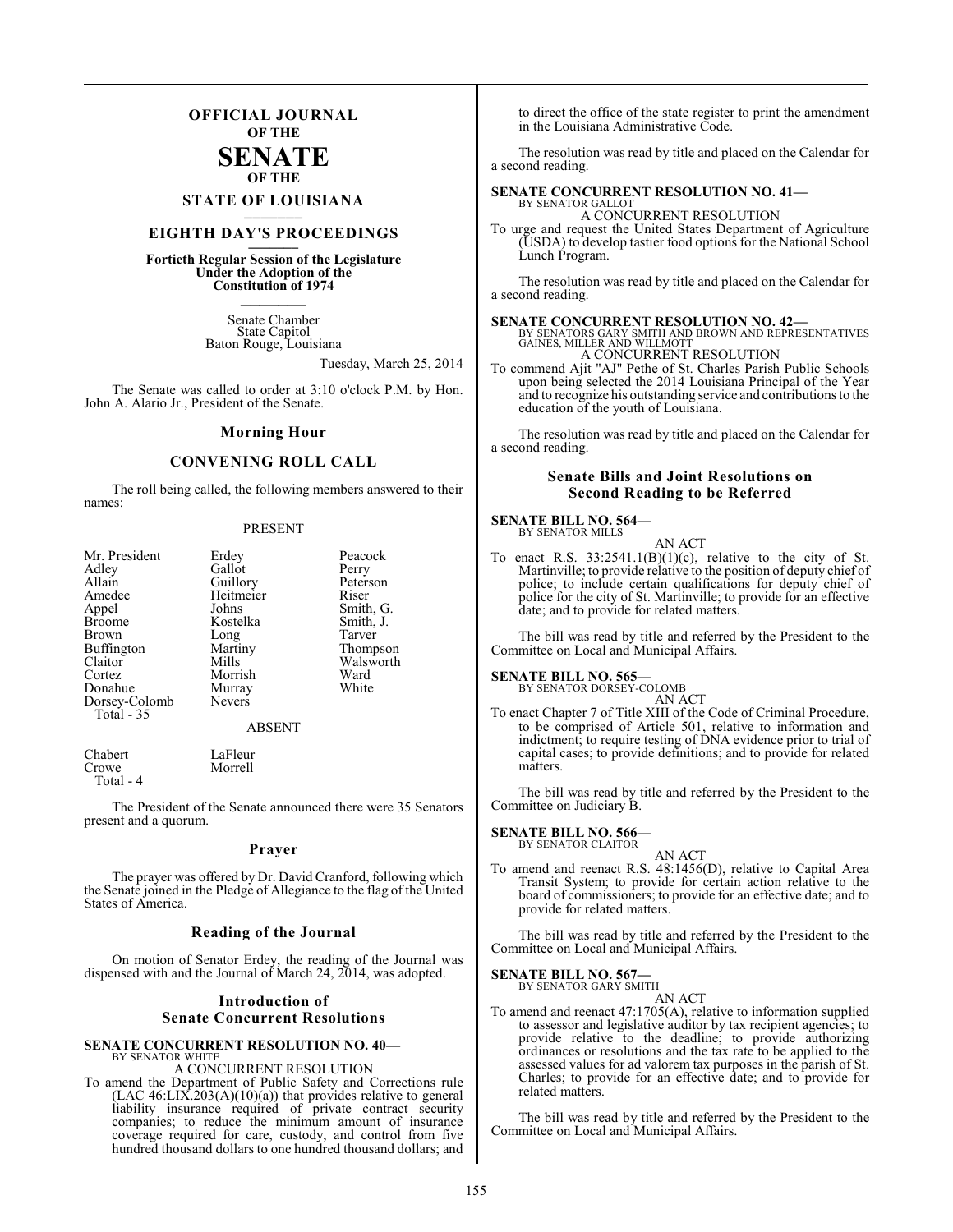## March 25, 2014

#### **SENATE BILL NO. 568—** BY SENATOR NEVERS

AN ACT

To amend and reenact R.S.  $37:1041(C)(2)(a)$ ,  $(3),(4)(a)$ , and  $(5)$ , to enact R.S. 37:1041(C)(6) and  $(D)$ , 1048(15) and (16), and 1049(8), and to repeal R.S.  $37:1041(C)(2)(b)$  and (d) and  $1061(A)(29)$ , relative to the practice of optometry; to provide definitions; to provide for the powers of the board in the control and regulation of the practice of optometry; to provide for the qualifications and requirements of applicants desiring to become licensed to practice optometry; and to provide for related matters.

The bill was read by title and referred by the President to the Committee on Health and Welfare.

### **Senate Resolutions on Second Reading**

#### **SENATE RESOLUTION NO. 22—** BY SENATOR WALSWORTH

A RESOLUTION

To commend and congratulate the Haynesville High School football team upon its excellent 2013 football season that culminated in winning the 2013 Louisiana High School Athletic Association Class 1A state championship.

On motion of Senator Walsworth the resolution was read by title and adopted.

#### **SENATE RESOLUTION NO. 23—** BY SENATOR ERDEY

A RESOLUTION

To recognize March 29, 2014, as Livingston Parish's "Own Your Own Health" Day and encourage the residents of Livingston Parish to join the Livingston Parish legislative delegation at three o'clock in the afternoon at North Park in Denham Springs, Pond Pavilion, to celebrate a commitment to physical health and improving the health and well-being of the residents of Livingston Parish.

On motion of Senator Erdey the resolution was read by title and adopted.

#### **SENATE RESOLUTION NO. 24—** BY SENATOR ERDEY

A RESOLUTION

To commend Cameron Cade Hood upon completing the requirements for and earning the ranking of Eagle Scout.

On motion of Senator Erdey the resolution was read by title and adopted.

## **SENATE RESOLUTION NO. 25—** BY SENATORS JOHNS, MORRISH AND JOHN SMITH

A RESOLUTION

To commend JimMurphy, McNeese State University athletic trainer, on his numerous accomplishments and outstanding achievements and wish him continued success.

On motion of Senator Johns the resolution was read by title and adopted.

#### **SENATE RESOLUTION NO. 26—** BY SENATOR PEACOCK

A RESOLUTION

To commend and congratulate Ricky Rogers upon receipt of the Shreveport Optimist Club civic award, Mr. Shreveport.

On motion of Senator Peacock the resolution was read by title and adopted.

## **Page 2 SENATE** 8th DAY'S PROCEEDINGS

#### **SENATE RESOLUTION NO. 27—**

BY SENATORS THOMPSON, KOSTELKA, LONG, RISER AND **WALSWORTH** 

A RESOLUTION To express the sincere and heartfelt condolences of the Senate of the Legislature of Louisiana upon the death of Wiley Wilson Hilburn Jr. of Choudrant, Louisiana.

On motion of Senator Thompson the resolution was read by title and adopted.

### **Senate Concurrent Resolutions on Second Reading**

**SENATE CONCURRENT RESOLUTION NO. 32—**

BY SENATOR PERRY A CONCURRENT RESOLUTION To commend Vermilion Catholic High School Eagles on winning the Division IV State Football Championship.

#### **Floor Amendments**

Senator Perry proposed the following amendments.

#### **SENATE FLOOR AMENDMENTS**

Amendments proposed by Senator Perry to Original Senate Concurrent Resolution No. 32 by Senator Perry

#### AMENDMENT NO. 1

On page 2, line 18, after "that" delete "the Senate of"

On motion of Senator Perry, the amendments were adopted.

The amended concurrent resolution was read by title. Senator Perry moved to adopt the amended Senate Concurrent Resolution.

### **ROLL CALL**

The roll was called with the following result:

| Mr. President<br>Adley<br>Allain<br>Amedee<br>Appel<br><b>Broome</b><br>Brown<br>Buffington<br>Cortez<br>Crowe<br>Dorsey-Colomb<br>Total - 33 | Erdey<br>Guillory<br>Heitmeier<br>Johns<br>Kostelka<br>Long<br>Martiny<br>Mills<br>Morrell<br>Morrish<br>Murray<br><b>NAYS</b> | <b>Nevers</b><br>Peacock<br>Perry<br>Peterson<br>Riser<br>Smith, G.<br>Smith, J.<br>Thompson<br>Walsworth<br>Ward<br>White |
|-----------------------------------------------------------------------------------------------------------------------------------------------|--------------------------------------------------------------------------------------------------------------------------------|----------------------------------------------------------------------------------------------------------------------------|
| Total $-0$                                                                                                                                    | <b>ABSENT</b>                                                                                                                  |                                                                                                                            |
| Chabert                                                                                                                                       | Donahue                                                                                                                        | LaFleur                                                                                                                    |

Claitor Gallot Tarver Total - 6

The Chair declared the Senate adopted the amended Senate Concurrent Resolution and ordered it engrossed and sent to the House.

#### **SENATE CONCURRENT RESOLUTION NO. 33—** BY SENATOR GUILLORY

A CONCURRENT RESOLUTION

To commend Mia Manzanares of Opelousas on being named the All-Around Cowgirl at the 2012 National High School Rodeo in Rock Springs, Wyoming, and at the 2012 International Finals Youth Rodeo in Shawnee, Oklahoma.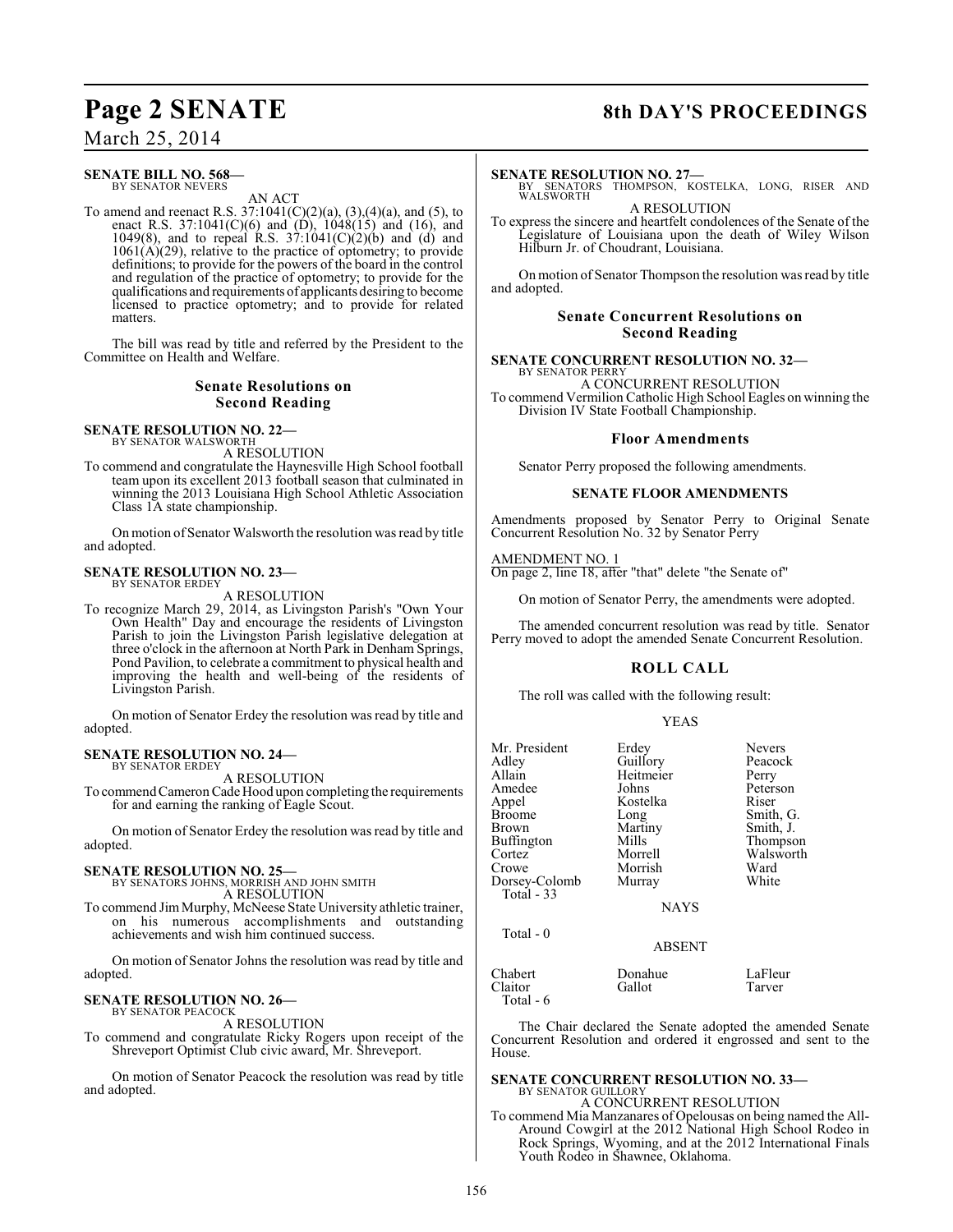## **8th DAY'S PROCEEDINGS Page 3 SENATE**

The concurrent resolution was read by title. Senator Guillory moved to adopt the Senate Concurrent Resolution.

#### **ROLL CALL**

The roll was called with the following result:

#### YEAS

| Mr. President | Dorsey-Colomb | <b>Nevers</b> |
|---------------|---------------|---------------|
| Adley         | Erdey         | Peacock       |
| Allain        | Guillory      | Perry         |
| Amedee        | Johns         | Peterson      |
| Appel         | Kostelka      | Riser         |
| <b>Broome</b> | Long          | Smith, G.     |
| <b>Brown</b>  | Martiny       | Smith, J.     |
| Buffington    | Mills         | Thompson      |
| Claitor       | Morrell       | Walsworth     |
| Cortez        | Morrish       | Ward          |
| Crowe         | Murray        | White         |
| Total - 33    |               |               |
|               | <b>NAYS</b>   |               |

Total - 0

#### ABSENT

| Chabert   | Gallot    | LaFleur |
|-----------|-----------|---------|
| Donahue   | Heitmeier | Tarver  |
| Total - 6 |           |         |

The Chair declared the Senate adopted the Senate Concurrent Resolution and ordered it sent to the House.

#### **SENATE CONCURRENT RESOLUTION NO. 34—** BY SENATOR DORSEY-COLOMB

A CONCURRENT RESOLUTION

To commend the Public Administration Institute Student Association (PAISA) at Louisiana State University and to recognize April 13, 2014, as the sixteenth annual PAISA Day in the state of Louisiana.

The concurrent resolution was read by title. Senator Dorsey-Colomb moved to adopt the Senate Concurrent Resolution.

#### **ROLL CALL**

The roll was called with the following result:

#### YEAS

| Mr. President<br>Adley<br>Allain<br>Amedee<br>Appel<br>Broome<br>Brown<br>Buffington<br>Claitor<br>Cortez<br>Crowe<br>Donahue<br>Total - 34<br>Total - 0 | Dorsey-Colomb<br>Erdey<br>Guillory<br>Heitmeier<br>Johns<br>Kostelka<br>Martiny<br>Mills<br>Morrell<br>Morrish<br>Murray<br><b>Nevers</b><br><b>NAYS</b> | Peacock<br>Perry<br>Peterson<br>Riser<br>Smith, G.<br>Smith, J.<br>Thompson<br>Walsworth<br>Ward<br>White |
|----------------------------------------------------------------------------------------------------------------------------------------------------------|----------------------------------------------------------------------------------------------------------------------------------------------------------|-----------------------------------------------------------------------------------------------------------|
|                                                                                                                                                          | <b>ABSENT</b>                                                                                                                                            |                                                                                                           |
| Chabert<br>Gallot                                                                                                                                        | LaFleur<br>Long                                                                                                                                          | Tarver                                                                                                    |

Total - 5

The Chair declared the Senate adopted the Senate Concurrent Resolution and ordered it sent to the House.

# March 25, 2014

## **SENATE CONCURRENT RESOLUTION NO. 35—** BY SENATOR DORSEY-COLOMB AND REPRESENTATIVE BADON

A CONCURRENT RESOLUTION

To recognize April 2, 2014, as Mayor's Day at the Louisiana State Capitol.

#### **Floor Amendments**

Senator Dorsey-Colomb proposed the following amendments.

#### **SENATE FLOOR AMENDMENTS**

Amendments proposed by Senator Dorsey-Colomb to Original Senate Concurrent Resolution No. 35 by Senator Dorsey-Colomb

#### AMENDMENT NO. 1

On page 1, delete lines 8 through 12 and insert the following:

"WHEREAS, the LMA encompasses six affiliate entities, including the Louisiana Association of Tax Administrators, Louisiana Recreation and Parks Association, Louisiana City Attorneys Association, Louisiana Municipal Clerks Association, Louisiana Association of Municipal Secretaries and Assistants, and Building Officials Association of Louisiana; and

WHEREAS, the LMA also includes five associated entities, namely, Risk Management, Inc., Louisiana Municipal Advisory and Technical Services Bureau, Louisiana Municipal Gas Authority, Louisiana Community Development Authority, and Louisiana Municipal Association of Unemployment Compensation Program; and

WHEREAS, representation from the affiliate entities and also from the Municipal Employees Retirement System of Louisiana, the Louisiana Fire Chiefs Association, the Louisiana Airport Managers and Associates, and the Louisiana Conference of Mayors, and the Louisiana Association of Chiefs of Police Association is included on the LMA Board of Directors; and"

On motion of Senator Dorsey-Colomb, the amendments were adopted.

The amended concurrent resolution was read by title. Senator Dorsey-Colomb moved to adopt the amended Senate Concurrent Resolution.

#### **ROLL CALL**

The roll was called with the following result:

#### YEAS

| Mr. President<br>Adley | Erdey<br>Guillory | Peacock<br>Perry |
|------------------------|-------------------|------------------|
| Allain                 | Heitmeier         | Peterson         |
| Amedee                 | Johns             | Riser            |
| Appel                  | Kostelka          | Smith, G.        |
| <b>Broome</b>          | Long              | Smith, J.        |
| Brown                  | Martiny           | Thompson         |
| Buffington             | Mills             | Walsworth        |
| Claitor                | Morrell           | Ward             |
| Cortez                 | Morrish           | White            |
| Crowe                  | Murray            |                  |
| Dorsey-Colomb          | Nevers            |                  |
| Total - 34             |                   |                  |
|                        | <b>NAYS</b>       |                  |
| Total - 0              |                   |                  |
|                        | <b>ABSENT</b>     |                  |
| Chabert                | Gallot            | Tarver           |
| Donahue                | LaFleur           |                  |
| Total - 5              |                   |                  |

The Chair declared the Senate adopted the amended Senate Concurrent Resolution and ordered it engrossed and sent to the House.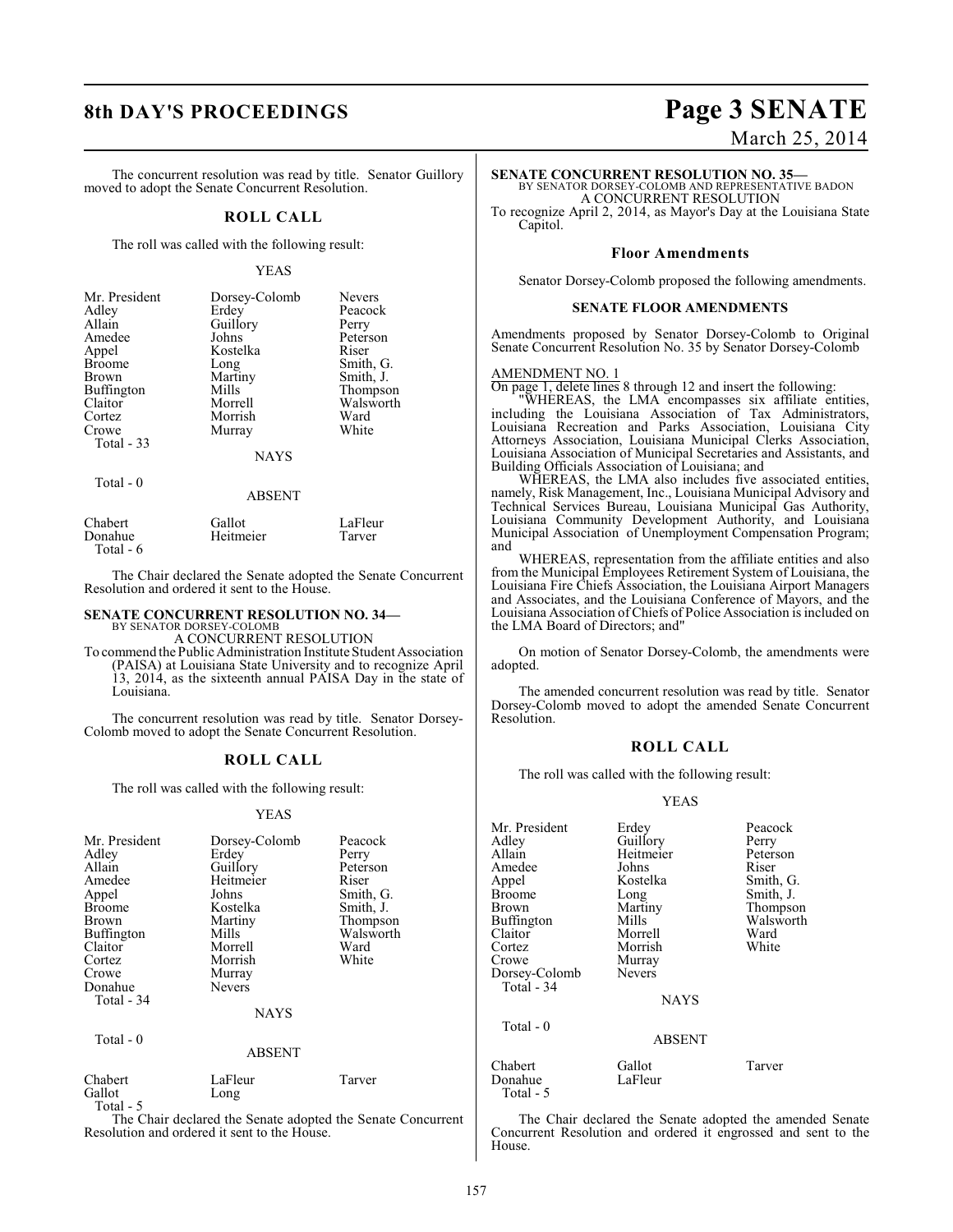## March 25, 2014

**SENATE CONCURRENT RESOLUTION NO. 36—** BY SENATORS GARY SMITH, ALLAIN, BROWN AND CHABERT AND REPRESENTATIVES DOVE, GISCLAIR, HARRISON AND RICHARD A CONCURRENT RESOLUTION

To express the sincere condolences of the Legislature of Louisiana upon the death of Michael Hal Martin, Lafourche Parish tax assessor.

The concurrent resolution was read by title. Senator Gary Smith moved to adopt the Senate Concurrent Resolution.

#### **ROLL CALL**

The roll was called with the following result:

#### YEAS

| Mr. President<br>Adley<br>Allain<br>Amedee<br>Appel<br><b>Broome</b><br>Brown<br><b>Buffington</b><br>Claitor<br>Cortez<br>Crowe<br>Dorsey-Colomb<br>Total - 34 | Erdey<br>Guillory<br>Heitmeier<br>Johns<br>Kostelka<br>Long<br>Martiny<br>Mills<br>Morrell<br>Morrish<br>Murray<br><b>Nevers</b><br><b>NAYS</b> | Peacock<br>Perry<br>Peterson<br>Riser<br>Smith, G.<br>Smith, J.<br>Thompson<br>Walsworth<br>Ward<br>White |
|-----------------------------------------------------------------------------------------------------------------------------------------------------------------|-------------------------------------------------------------------------------------------------------------------------------------------------|-----------------------------------------------------------------------------------------------------------|
| Total - 0                                                                                                                                                       | <b>ABSENT</b>                                                                                                                                   |                                                                                                           |
| Chabert<br>Donahue<br>Total - 5                                                                                                                                 | Gallot<br>LaFleur                                                                                                                               | Tarver                                                                                                    |

The Chair declared the Senate adopted the Senate Concurrent Resolution and ordered it sent to the House.

**SENATE CONCURRENT RESOLUTION NO. 37—BY SENATORS GARY SMITH AND BROWN AND REPRESENTATIVES**<br>GAINES, MILLER AND WILLMOTT A CONCURRENT RESOLUTION

To commend La'Keisha McKinney on being selected the 2014 Teacher of the Year.

The concurrent resolution was read by title. Senator Gary Smith moved to adopt the Senate Concurrent Resolution.

#### **ROLL CALL**

The roll was called with the following result:

#### YEAS

| Mr. President | Dorsey-Colomb | <b>Nevers</b> |
|---------------|---------------|---------------|
| Adley         | Erdey         | Peacock       |
| Allain        | Guillory      | Perry         |
| Amedee        | Heitmeier     | Peterson      |
| Appel         | Johns         | Riser         |
| <b>Broome</b> | Kostelka      | Smith, G.     |
| <b>Brown</b>  | Long          | Smith, J.     |
| Buffington    | Martiny       | Thompson      |
| Claitor       | Mills         | Walsworth     |
| Cortez        | Morrell       | Ward          |
| Crowe         | Morrish       | White         |
| Donahue       | Murray        |               |
| Total - 35    |               |               |
|               | <b>NAYS</b>   |               |

Total - 0

## **Page 4 SENATE** 8th DAY'S PROCEEDINGS

#### ABSENT

Chabert LaFleur<br>Gallot Tarver Gallot Total - 4

The Chair declared the Senate adopted the Senate Concurrent Resolution and ordered it sent to the House.

#### **SENATE CONCURRENT RESOLUTION NO. 38—**

BY SENATORS GARY SMITH AND BROWN AND REPRESENTATIVES GAINES, MILLER AND WILLMOTT A CONCURRENT RESOLUTION To commend Amanda Baudot Morehouse on being selected as the 2013 Louisiana High School Teacher of the Year.

The concurrent resolution was read by title. Senator Gary Smith moved to adopt the Senate Concurrent Resolution.

#### **ROLL CALL**

The roll was called with the following result:

#### YEAS

| Mr. President<br>Adlev<br>Allain<br>Amedee<br>Appel<br>Broome<br>Brown<br>Buffington<br>Claitor<br>Cortez<br>Crowe<br>Donahue<br>Total - 35 | Dorsey-Colomb<br>Erdey<br>Guillory<br>Heitmeier<br>Johns<br>Kostelka<br>Long<br>Martiny<br>Mills<br>Morrell<br>Morrish<br>Murray<br><b>NAYS</b> | <b>Nevers</b><br>Peacock<br>Perry<br>Peterson<br>Riser<br>Smith, G.<br>Smith, J.<br>Thompson<br>Walsworth<br>Ward<br>White |
|---------------------------------------------------------------------------------------------------------------------------------------------|-------------------------------------------------------------------------------------------------------------------------------------------------|----------------------------------------------------------------------------------------------------------------------------|
| Total - 0                                                                                                                                   |                                                                                                                                                 |                                                                                                                            |

Chabert LaFleur<br>Gallot Tarver Gallot Total - 4

The Chair declared the Senate adopted the Senate Concurrent Resolution and ordered it sent to the House.

ABSENT

#### **SENATE CONCURRENT RESOLUTION NO. 39—** BY SENATOR HEITMEIER

A CONCURRENT RESOLUTION

To urge and request the Department of Health and Hospitals to study the most effective means to ensure the proper utilization of Attention Deficit Hyperactivity Disorder medications in Louisiana and to report its findings to the Senate Committee on Health and Welfare and the House Committee on Health and Welfare.

The resolution was read by title and referred by the President to the Committee on Health and Welfare.

#### **Message from the House**

#### **ASKING CONCURRENCE IN HOUSE BILLS AND JOINT RESOLUTIONS**

#### March 25, 2014

To the Honorable President and Members of the Senate: I am directed to inform your honorable body that the House of Representatives has finally passed and asks your concurrence in the following House Bills and Joint Resolutions: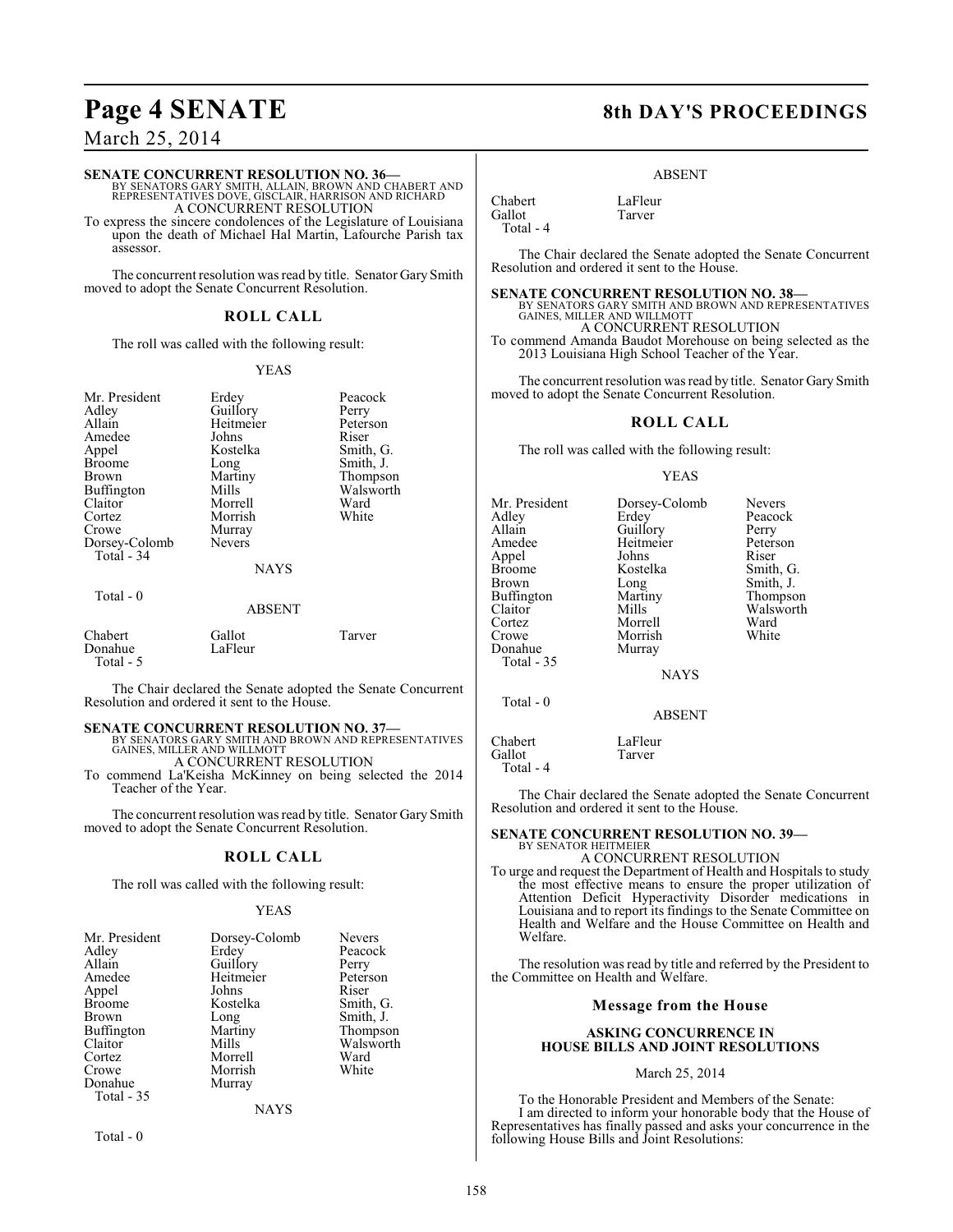HB No. 132 HB No. 241 HB No. 365

Respectfully submitted, ALFRED W. SPEER Clerk of the House of Representatives

### **House Bills and Joint Resolutions on First Reading**

**HOUSE BILL NO. 132—** BY REPRESENTATIVE JEFFERSON AN ACT

To enact R.S. 47:338.24.1, relative to municipal sales and use taxes; to authorize the governing authority of the town of Homer to levy and collect an additional sales and use tax; to provide for voter approval; and to provide for related matters.

The bill was read by title and placed on the Calendar for a second reading.

#### **HOUSE BILL NO. 241—** BY REPRESENTATIVE ARMES

AN ACT

To amend and reenact Section 3 of Act No. 437 of the 2013 Regular Session of the Legislature, relative to a proposed constitutional amendment to require certain residency specifications for members of the Wildlife and Fisheries Commission; to remove the effective date reference contained in the ballot language for such proposed constitutional amendment; and to provide for related matters.

The bill was read by title and placed on the Calendar for a second reading.

#### **HOUSE BILL NO. 365—**

BY REPRESENTATIVES MORENO AND BROADWATER AN ACT

To amend and reenact R.S. 18:18(D) and to enact R.S. 18:154(C)(2)(d), relative to certain voter information and data; to authorize the secretary of state to enter into certain agreements to share certain voter information or data; to provide for the purposes of such agreements; to require certain provisions; to provide relative to the confidentiality of certain voter information and data; and to provide for related matters.

The bill was read by title and placed on the Calendar for a second reading.

#### **Message from the House**

#### **ASKING CONCURRENCE IN HOUSE CONCURRENT RESOLUTIONS**

#### March 25, 2014

To the Honorable President and Members of the Senate:

I am directed to inform your honorable body that the House of Representatives has finally passed and asks your concurrence in the following House Concurrent Resolutions:

HCR No. 33 HCR No. 39

Respectfully submitted, ALFRED W. SPEER Clerk of the House of Representatives

### **House Concurrent Resolutions on First Reading**

#### **HOUSE CONCURRENT RESOLUTION NO. 33—** BY REPRESENTATIVE HENRY BURNS

A CONCURRENT RESOLUTION

To memorialize the United States Congress to take such actions as are necessary to review and consider eliminating provisions of federal law which reduce Social Security benefits for those receiving pension benefits from federal, state, or local government retirement or pension systems, plans, or funds.

The resolution was read by title and placed on the Calendar for a second reading.

**HOUSE CONCURRENT RESOLUTION NO. 39—**<br>
BY REPRESENTATIVES MILLER, BERTHELOT, GAINES, LAMBERT,<br>
PRICE, SCHEXNAYDER, AND WILLMOTT AND SENATORS GARY<br>
SMITH, AMEDEE, AND BROWN<br>
A CONCURRENT RESOLUTION

To commend the River Region Caucus and its member parishes for their cooperative efforts toward improving the quality of life in the river region.

The resolution was read by title and placed on the Calendar for a second reading.

#### **House Bills and Joint Resolutions on Second Reading**

**HOUSE BILL NO. 97—** BY REPRESENTATIVE SHADOIN

AN ACT

To amend and reenact R.S. 47:338.196(A), relative to the Union Parish School Board; to provide with respect to the authority to levy an additional sales and use tax; and to provide for related matters.

The bill was read by title and referred by the President to the Committee on Local and Municipal Affairs.

## **HOUSE BILL NO. 102—** BY REPRESENTATIVE FOIL

AN ACT

To amend and reenact Civil Code Article 356, relative to the title of proceedings; to provide for the title of proceedings for continuing tutorship; and to provide for related matters.

The bill was read by title and referred by the President to the Committee on Judiciary A.

**HOUSE BILL NO. 123—** BY REPRESENTATIVE SEABAUGH

AN ACT

To amend and reenact Code of Civil Procedure Article 966(B)(1), relative to motions for summary judgment; to provide for service of motions for summary judgment, memorandum in support, and supporting affidavits; and to provide for related matters.

The bill was read by title and referred by the President to the Committee on Judiciary A.

#### **HOUSE BILL NO. 164—**

BY REPRESENTATIVE DIXON AN ACT

To enact R.S. 49:191(7) and to repeal R.S. 49:191(5)(e), relative to the Louisiana Workforce Commission, including provisions to provide for the re-creation of the Louisiana Workforce Commission and the statutory entities made a part of the commission by law; to provide for the effective termination date for all statutory authority for the existence of such statutory entities; and to provide for related matters.

## **8th DAY'S PROCEEDINGS Page 5 SENATE** March 25, 2014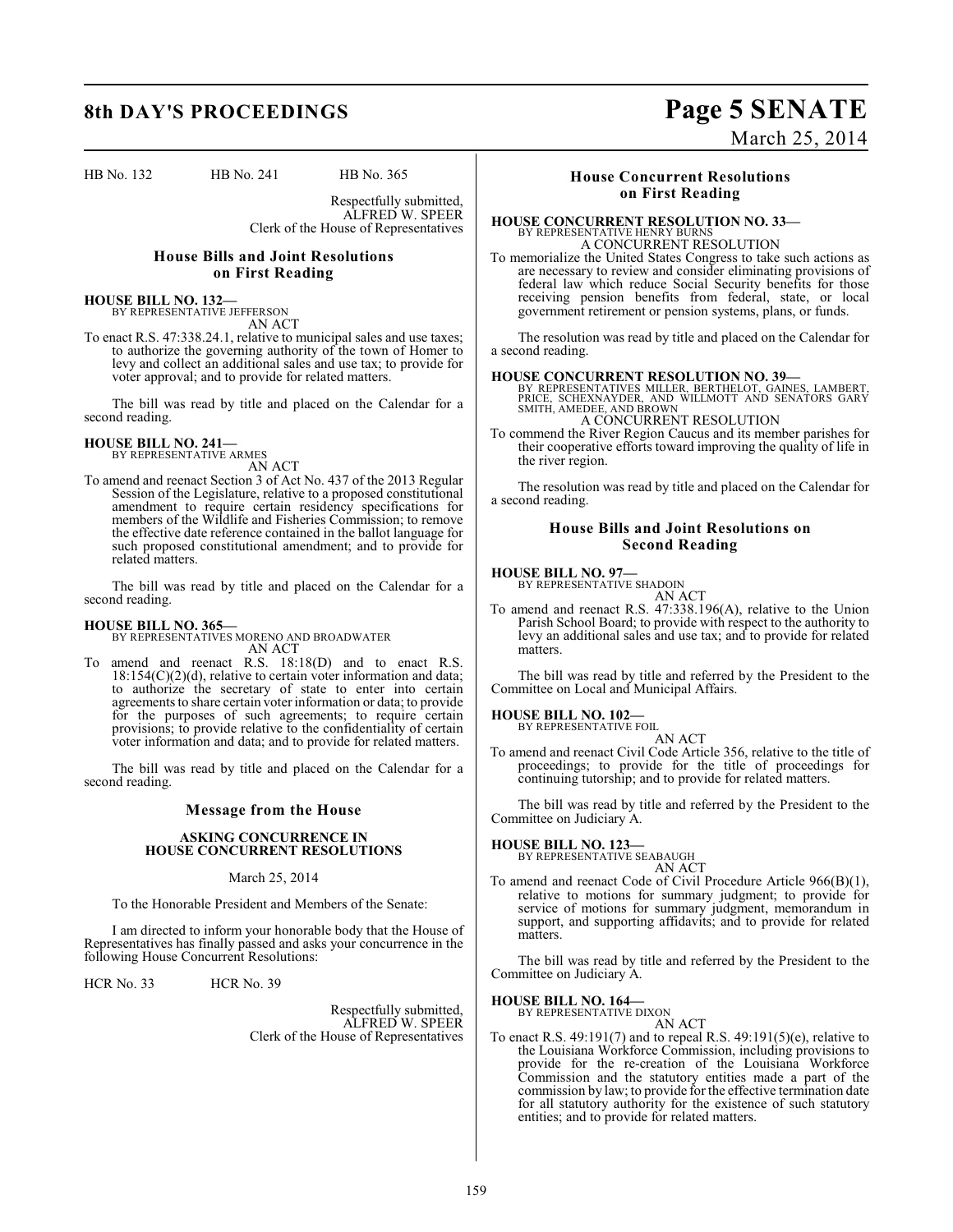## Page 6 SENATE 8th DAY'S PROCEEDINGS

## March 25, 2014

The bill was read by title and referred by the President to the Committee on Labor and Industrial Relations.

## **HOUSE BILL NO. 173—** BY REPRESENTATIVE JAMES

AN ACT

To amend and reenact R.S. 33:9097.19(F)(introductory paragraph), (2)(a), and (5), relative to East Baton Rouge Parish; to provide relative to the Sherwood Forest Crime Prevention and Neighborhood Improvement District; to provide relative to the parcel fee imposed and collected within the district; to provide relative to the collection fee; and to provide for related matters.

The bill was read by title and referred by the President to the Committee on Local and Municipal Affairs.

## **HOUSE BILL NO. 201—** BY REPRESENTATIVE BERTHELOT

AN ACT

To amend and reenact R.S.  $33:405(A)(4)$  and to enact R.S. 33:405(A)(5) and (6), relative to the Lawrason Act; to provide relative to the mayor pro tempore of a Lawrason Act municipality; to provide relative to the powers and duties of the mayor pro tempore; to authorize the mayor pro tempore to perform the duties of the mayor in the case of a vacancy; and to provide for related matters.

The bill was read by title and referred by the President to the Committee on Local and Municipal Affairs.

### **HOUSE BILL NO. 255—**

BY REPRESENTATIVE ORTEGO AN ACT

To enact R.S. 47:338.212, relative to the city of Carencro; to authorize the city to levy a hotel occupancy tax; to provide for the use of tax revenues; and to provide for related matters.

The bill was read by title and referred by the President to the Committee on Local and Municipal Affairs.

#### **HOUSE BILL NO. 383—**

BY REPRESENTATIVE TIM BURNS

AN ACT

To amend and reenact R.S.  $18:58(B)$ ,  $104(A)(15)$ , 154(C)(1)(introductory paragraph), (D)(3), and (G)(introductory paragraph), 425(A)(1)(b), 433(B)(8), 435(B), 465(E)(1)(a), 531.1(B), 566.2(B), 571(A)(6) and (7), 573(B), 1284(F)(1), 1299.1(A), 1300.3(A) and (B)(1), 1300.7(A), 1300.32(A) and  $(B)(1)$ , 1302(2), 1308(A)(1)(b), (h)(i), and (i), 1309(M)(1)(a),  $1353(B)$  and  $(C)(2)$ ,  $1361(A)$  and  $(B)$ , and  $1362$ , to enact R.S. 18:154(D)(4) and (F)(3), and to repeal R.S. 18:174 and Part I-A of Chapter 5 of Title 18 of the Louisiana Revised Statutes of 1950, comprised of R.S. 18:411 through 417, relative to the Louisiana Election Code; to revise the system of laws comprising the Louisiana Election Code; to provide relative to the duties of registrars of voters; to require registrars to assign voters according to voting districts; to provide deadlines; to provide relative to requirements and procedures for application for voter registration; to provide relative to disclosure of certain voter information; to repeal provisions requiring certain reports regarding changes of name and remarriage; to repeal provisions applicable to certain elections held in 1992; to provide relative to the selection of commissioners and commissioners-in-charge; to provide relative to the deadline for filing a list of watchers; to provide relative to the deadline for submitting a nominating petition; to provide relative to notification that a polling place will not be opened; to provide relative to the counting and tabulation of votes; to provide relative to the verification of election results; to provide relative to requirements for a proposition submitted to the voters at an election; to provide relative to the deadline for certifying a recall petition; to provide relative to the deadline for removing or adding a signature to a recall petition; to provide relative to the deadline for the governor to issue a proclamation ordering a recall election; to provide relative to certain deadlines for petitions relative to

neighborhood and crime prevention districts; to provide relative to early voting at additional locations; to provide relative to procedures and requirements for absentee voting by mail; to provide relative to voting machines and absentee by mail and early voting counting equipment; to provide relative to the authority of the secretary of state relative to voting machines and absentee by mail and early voting counting equipment; to provide relative to the ownership of voting machines; to provide relative to parish board commissioners; to provide relative to the counting and tabulation of absentee by mail, early voting, and provisional ballots; to provide for effectiveness; and to provide for related matters.

The bill was read by title and referred by the President to the Committee on Senate and Governmental Affairs.

## **HOUSE BILL NO. 414—** BY REPRESENTATIVE HAZEL

AN ACT To amend and reenact Code of Criminal Procedure Article 814(A)(26) and (27), relative to responsive verdicts; to provide changes in responsive verdicts for theft and attempted theft; and to provide for related matters.

The bill was read by title and referred by the President to the Committee on Judiciary C.

#### **HOUSE BILL NO. 428—**

BY REPRESENTATIVE BARRAS AN ACT

To amend and reenact R.S. 18:461(B), relative to qualifying for an election; to repeal provisions of law that allow for a refund of qualifying fees under certain circumstances when a candidate files multiple notices of candidacy; to provide for effectiveness; and to provide for related matters.

The bill was read by title and referred by the President to the Committee on Senate and Governmental Affairs.

#### **HOUSE BILL NO. 432—**

BY REPRESENTATIVE TIM BURNS AN ACT

To enact R.S.  $49:191(7)$  and to repeal R.S.  $49:191(5)(n)$ , relative to the Department of State, including provisions to provide for the re-creation of the Department of State and the statutory entities made a part of the department by law; to provide for the effective termination date for all statutory authority for the existence of such statutory entities; and to provide for related matters.

The bill was read by title and referred by the President to the Committee on Senate and Governmental Affairs.

**HOUSE BILL NO. 433—** BY REPRESENTATIVES CARTER, BROADWATER, CHAMPAGNE, HOLLIS, IVEY, JEFFERSON, REYNOLDS, RICHARD, SHADOIN, AND SMITH AN ACT

To amend and reenact R.S. 17:1808(J)(1) and (K) and 3141.15(G) and to enact R.S.  $17:1808(L)$  and  $3141.15(H)$ , relative to reciprocity agreements that provide for interstate, online, postsecondary education; to authorize the Board of Regents to enter into and administer such agreements; to provide for participation by institutions in interstate, online education; to provide for application fees; and to provide for related matters.

The bill was read by title and referred by the President to the Committee on Education.

#### **HOUSE BILL NO. 476—**

BY REPRESENTATIVE LORUSSO AN ACT

To amend and reenact R.S. 22:1554(A)(7), relative to insurance producer licenses; to allow the commissioner of insurance to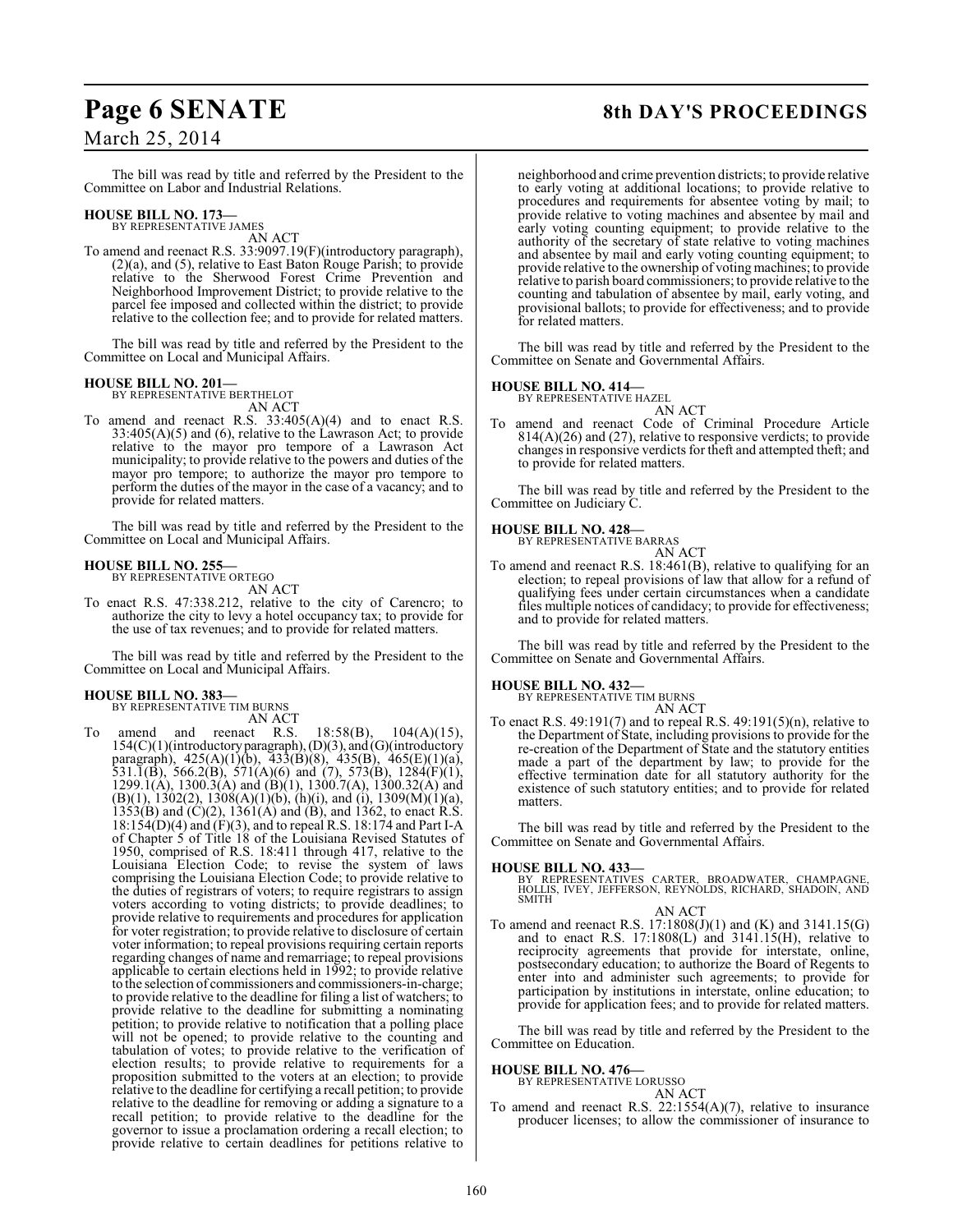## **8th DAY'S PROCEEDINGS Page 7 SENATE** March 25, 2014

deny, refuse to renew, or revoke an insurance producer license under certain circumstances; and to provide for related matters.

The bill was read by title and referred by the President to the Committee on Insurance.

#### **HOUSE BILL NO. 544—** BY REPRESENTATIVE ADAMS

AN ACT

To amend and reenact R.S. 14:206, relative to the crime of fire prevention interference; to add elements to the crime; and to provide for related matters.

The bill was read by title and referred by the President to the Committee on Judiciary C.

## **HOUSE BILL NO. 647—** BY REPRESENTATIVE HUNTER

AN ACT

To amend and reenact R.S. 22:369(A)(introductory paragraph) and to enact R.S. 22:362(C),  $369(A)(5)$ , and  $369.1$ , relative to vehicle mechanical breakdown insurers; to permit the commissioner of insurance to levy a fine; to provide that mechanical breakdown insurers shall notify the commissioner of insurance within sixty days of any material change in its ownership, control, or other circumstance affecting its qualifications for a license; to provide that the commissioner may levy a fine, suspend, or revoke a license for failing to comply with the law or a lawful order of the commissioner; to provide for reinstatement of license for failure to pay the annual license renewal fee; to provide for reinstatement of license for failure to file the annual audited financial statement; and to provide for related matters.

The bill was read by title and referred by the President to the Committee on Insurance.

#### **HOUSE BILL NO. 660—** BY REPRESENTATIVE PIERRE

AN ACT To amend and reenact R.S. 22:382 and 389(A)(introductory paragraph) and to enactR.S. 22:389(A)(5) and 389.1, relative to property residual value insurers; to provide that a property residual value insurer shall notify the commissioner of insurance within sixty days of any material change in its ownership, control, or other circumstance affecting its qualifications for a license; to permit the commissioner of insurance to levy a fine; to authorize the commissioner to levy a fine, suspend, or revoke a license under certain circumstances; to provide for reinstatement of license for failure to pay the annual license renewal fee; to provide for reinstatement of license for failure to file the annual audited financial statement; and to provide for related matters.

The bill was read by title and referred by the President to the Committee on Insurance.

#### **HOUSE BILL NO. 721—** BY REPRESENTATIVE HUVAL

AN ACT

To amend and reenact R.S. 22:1573(I)(1) and (3), (J), (K), (L), and (M), relative to insurance producer continuing education requirements; provides that the commissioner shall grant twenty-four continuing education credits to a licensed producer who is a member of the legislature during the member's term; provides that a licensed producer who actively participates in a state or national insurance association may receive up to four continuing education credits; and to provide for related matters.

The bill was read by title and referred by the President to the Committee on Insurance.

### **HOUSE BILL NO. 736—**

BY REPRESENTATIVE JAMES

AN ACT To amend and reenact R.S. 40:2018.1(A), (B), and (G), relative to the Louisiana Commission on HIV, AIDS, and Hepatitis C; to change the composition and membership of the commission; to provide for an extension of the termination date; and to provide for related matters.

The bill was read by title and referred by the President to the Committee on Health and Welfare.

### **HOUSE BILL NO. 746—**

BY REPRESENTATIVE MORENO

AN ACT To amend and reenact R.S. 40:2707 and 2714(E) and (I), relative to tanning facilities; to prohibit the use of tanning equipment by persons under eighteen years of age; to provide for notice requirements; to make technical changes; and to provide for related matters.

The bill was read by title and referred by the President to the Committee on Health and Welfare.

**HOUSE BILL NO. 751—** BY REPRESENTATIVE MORENO AN ACT

To amend and reenact R.S. 15:571.4(C), relative to forfeiture of good time; to amend the eligibility requirements for the restoration of previously forfeited time; and to provide for related matters.

The bill was read by title and referred by the President to the Committee on Judiciary B.

#### **HOUSE BILL NO. 752—**

BY REPRESENTATIVE MORENO

AN ACT To amend and reenact R.S. 14:133.6(B)(1), relative to the crime of filing a false lien; to expand the crime of filing a false lien against a law enforcement or court officer; to amend the definition of "court officer" to include clerk of court, deputy clerk of court, and recorder of mortgages; and to provide for related matters.

The bill was read by title and referred by the President to the Committee on Judiciary C.

#### **HOUSE BILL NO. 796—**

BY REPRESENTATIVE CROMER AN ACT

To amend and reenact R.S. 22:2161(A)(10), (14), and (17), to enact R.S. 22:2161(A)(7) and (9), and to repeal R.S. 22:2161(A)(21), relative to the Louisiana Health Care Commission; to make changes to the membership of the commission; to provide for nominations to the commission; to change references to certain organizations of the commission; and to provide for related matters.

The bill was read by title and referred by the President to the Committee on Insurance.

#### **House Concurrent Resolutions on Second Reading**

#### **HOUSE CONCURRENT RESOLUTION NO. 27—**

BY REPRESENTATIVES NANCY LANDRY, CHAMPAGNE, AND HENSGENS AND SENATOR PERRY A CONCURRENT RESOLUTION

To commend Barbara Landry Picard for her many years of dedicated and distinguished public service to the village of Maurice and Vermilion Parish.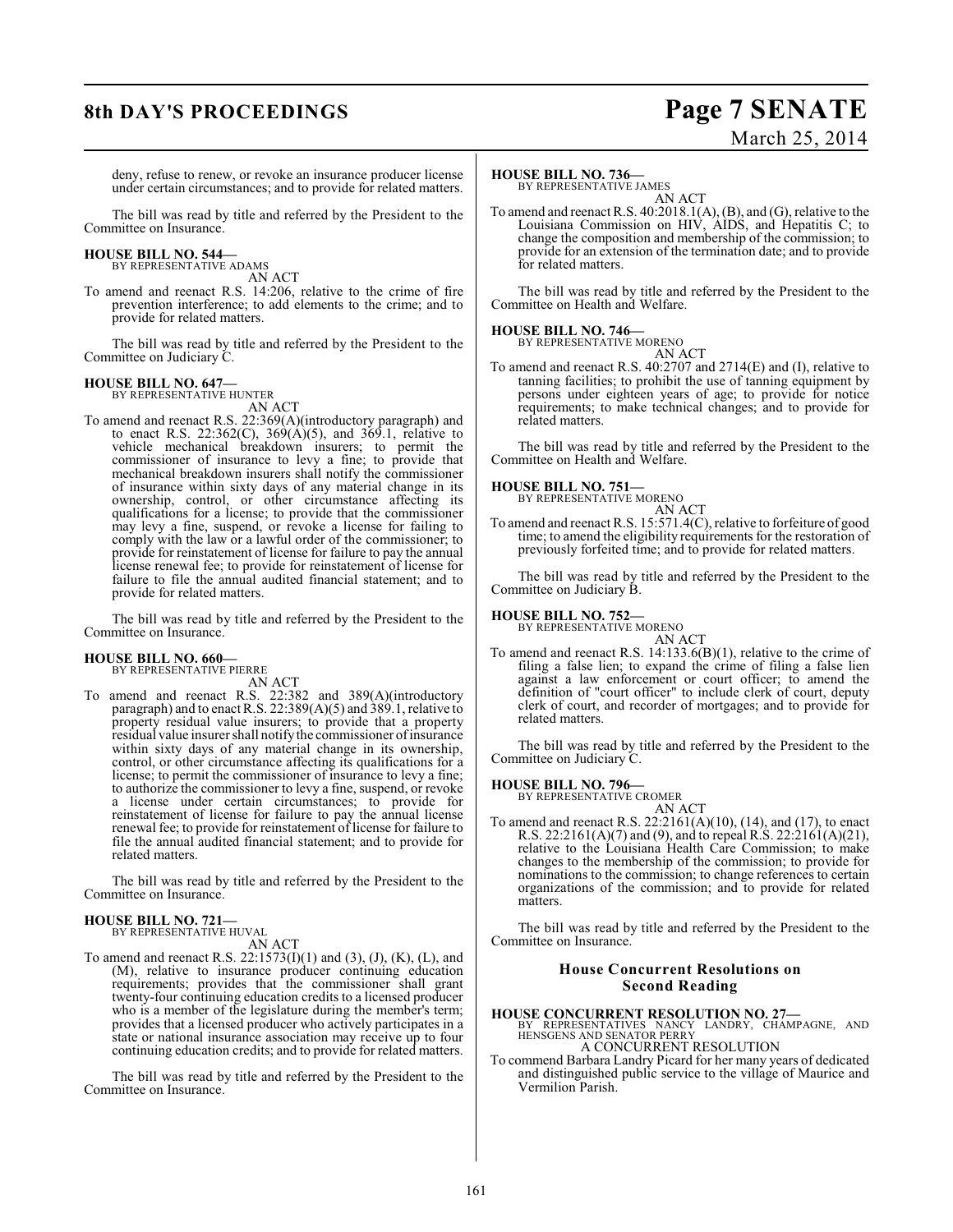# **Page 8 SENATE** 8th DAY'S PROCEEDINGS

March 25, 2014

#### **Floor Amendments**

Senator Perry proposed the following amendments.

#### **SENATE FLOOR AMENDMENTS**

Amendments proposed by Senator Perry to Original House Concurrent Resolution No. 27 by Representative Nancy Landry

#### AMENDMENT NO. 1

On page 2, line 4, after "that" delete "the House of Representatives of"

On motion of Senator Perry, the amendments were adopted.

The amended resolution was read by title. Senator Perry moved to concur in the amended House Concurrent Resolution.

#### **ROLL CALL**

The roll was called with the following result:

#### YEAS

| Mr. President<br>Adley<br>Allain<br>Amedee<br>Appel<br><b>Broome</b><br>Buffington<br>Claitor<br>Cortez<br>Crowe<br>Donahue<br>Dorsey-Colomb | Erdey<br>Guillory<br>Heitmeier<br>Johns<br>Kostelka<br>Long<br>Martiny<br>Mills<br>Morrell<br>Morrish<br>Murray<br>Nevers | Peacock<br>Perry<br>Peterson<br>Riser<br>Smith, G.<br>Smith, J.<br>Thompson<br>Walsworth<br>Ward<br>White |
|----------------------------------------------------------------------------------------------------------------------------------------------|---------------------------------------------------------------------------------------------------------------------------|-----------------------------------------------------------------------------------------------------------|
| Total - 34                                                                                                                                   | <b>NAYS</b>                                                                                                               |                                                                                                           |
| Total - 0                                                                                                                                    | <b>ABSENT</b>                                                                                                             |                                                                                                           |
| Brown<br>Chabert                                                                                                                             | Gallot<br>LaFleur                                                                                                         | Tarver                                                                                                    |

Total - 5

The Chair declared the Senate concurred in the amended House Concurrent Resolution and ordered it returned to the House.

## **HOUSE CONCURRENT RESOLUTION NO. 29—** BY REPRESENTATIVE KLECKLEY AND SENATOR ALARIO

A CONCURRENT RESOLUTION

To recognize Wednesday, March 26, 2014, as the second annual Liquified Natural Gas (LNG) Day at the state capitol.

The resolution was read by title. Senator Murray moved to concur in the House Concurrent Resolution.

### **ROLL CALL**

The roll was called with the following result:

#### YEAS

| Dorsey-Colomb | Murray        |
|---------------|---------------|
| Erdey         | <b>Nevers</b> |
| Gallot        | Peacock       |
| Guillory      | Perry         |
| Heitmeier     | Peterson      |
| Johns         | Riser         |
| Kostelka      | Smith, G.     |
| Long          | Smith, J.     |
| Martiny       | Thompson      |
| Mills         | Walsworth     |
|               |               |

| Crowe<br>Donahue<br>Total $-36$ | Morrell<br>Morrish<br><b>NAYS</b> | Ward<br>White |
|---------------------------------|-----------------------------------|---------------|
| Total - 0                       | <b>ABSENT</b>                     |               |
| Chabert<br>Total - 3            | LaFleur                           | Tarver        |

The Chair declared the Senate concurred in the House Concurrent Resolution and ordered it returned to the House.

### **HOUSE CONCURRENT RESOLUTION NO. 30—**

BY REPRESENTATIVE PONTI A CONCURRENT RESOLUTION To commend Mr. and Mrs. Ray Gendron upon the celebration of their fiftieth wedding anniversary.

The resolution was read by title. Senator Broome moved to concur in the House Concurrent Resolution.

#### **ROLL CALL**

The roll was called with the following result:

#### YEAS

| Mr. President<br>Adlev<br>Allain<br>Amedee<br>Appel<br>Broome<br>Brown<br>Buffington<br>Claitor<br>Cortez<br>Crowe | Dorsey-Colomb<br>Erdey<br>Gallot<br>Guillory<br>Heitmeier<br>Johns<br>Kostelka<br>Long<br>Martiny<br>Mills<br>Morrell | Murray<br>Nevers<br>Peacock<br>Perry<br>Peterson<br>Riser<br>Smith, G.<br>Smith, J.<br>Thompson<br>Walsworth<br>Ward |
|--------------------------------------------------------------------------------------------------------------------|-----------------------------------------------------------------------------------------------------------------------|----------------------------------------------------------------------------------------------------------------------|
| Donahue                                                                                                            | Morrish                                                                                                               | White                                                                                                                |
| Total - 36                                                                                                         | <b>NAYS</b>                                                                                                           |                                                                                                                      |
| Total $-0$                                                                                                         | <b>ABSENT</b>                                                                                                         |                                                                                                                      |

Chabert LaFleur Tarver Total - 3

The Chair declared the Senate concurred in the House Concurrent Resolution and ordered it returned to the House.

### **HOUSE CONCURRENT RESOLUTION NO. 31—**

BY REPRESENTATIVE KATRINA JACKSON A CONCURRENT RESOLUTION

To recognize the life of Nelson Mandela, former President of South Africa, civil rights leader, teacher, freedom fighter, father of his nation, and inspiration to the global community, by expressing support for the Nelson Mandela Scholars Program at Southern University and Agricultural and Mechanical College in Baton Rouge, Louisiana.

The resolution was read by title. Senator Thompson moved to concur in the House Concurrent Resolution.

#### **ROLL CALL**

The roll was called with the following result:

#### YEAS

| Mr. President |  |
|---------------|--|
| Adlev         |  |
| Allain        |  |

Dorsey-Colomb Murray<br>Erdev Nevers Erdey Nevers<br>Gallot Peacocl

Peacock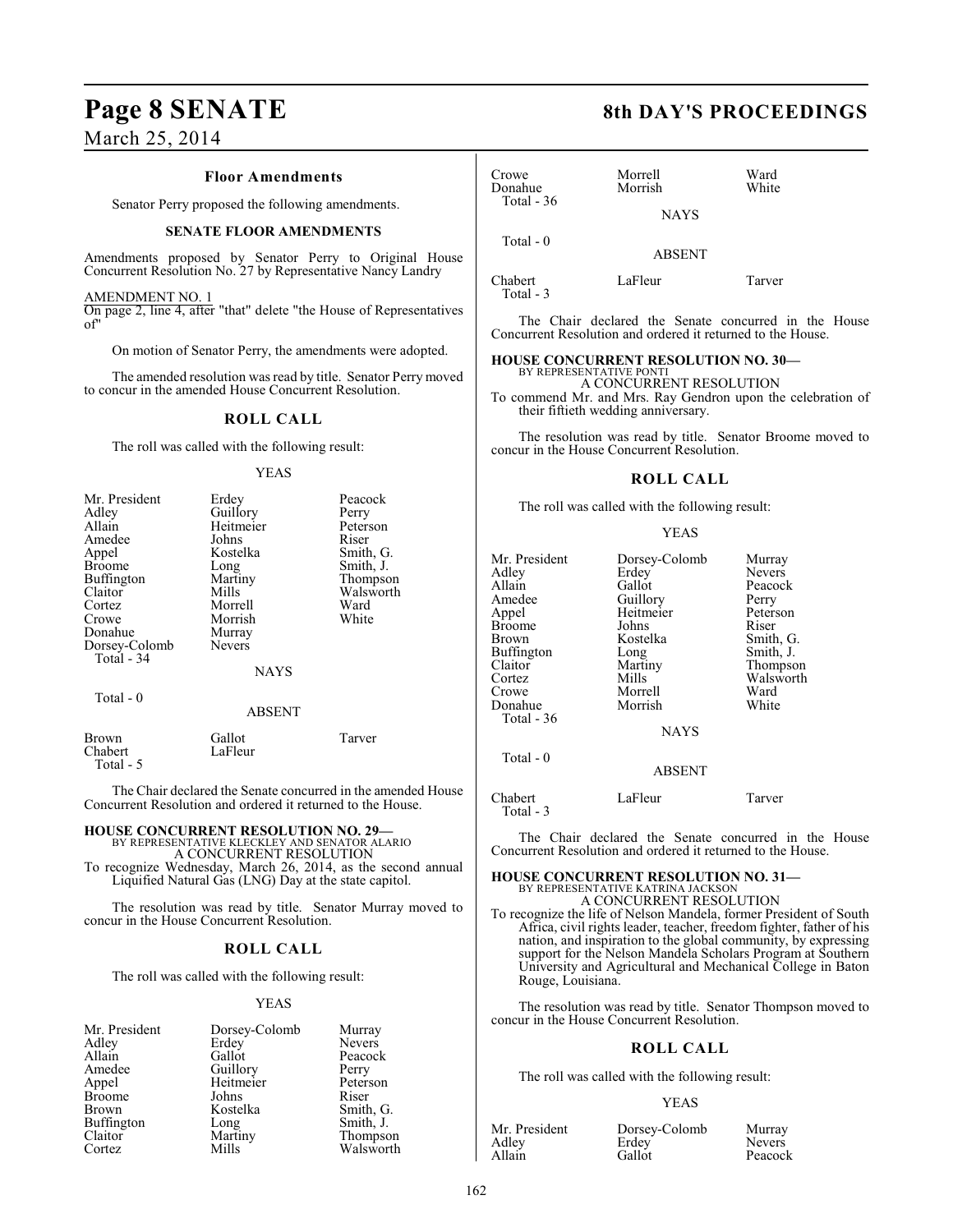| Amedee        | Guillory    | Perry     |
|---------------|-------------|-----------|
| Appel         | Heitmeier   | Peterson  |
| <b>Broome</b> | Johns       | Riser     |
| <b>Brown</b>  | Kostelka    | Smith, G. |
| Buffington    | Long        | Smith, J. |
| Claitor       | Martiny     | Thompson  |
| Cortez        | Mills       | Walsworth |
| Crowe         | Morrell     | Ward      |
| Donahue       | Morrish     | White     |
| Total - 36    |             |           |
|               | <b>NAYS</b> |           |
| $Total - 0$   |             |           |

#### ABSENT

| Chabert<br>Total - 3 | LaFleur | Tarver |
|----------------------|---------|--------|
|                      |         |        |

The Chair declared the Senate concurred in the House Concurrent Resolution and ordered it returned to the House.

#### **HOUSE CONCURRENT RESOLUTION NO. 32—** BY REPRESENTATIVE MORENO

A CONCURRENT RESOLUTION

To commend Susan G. Komen for the Cure and its Louisiana affiliates for improving the quality of life in local communities through the delivery of breast cancer education, screening, treatment, and research, and to recognize Tuesday, April 29, 2014, as Komen for the Cure Day at the Legislature of Louisiana.

The resolution was read by title. Senator Morrell moved to concur in the House Concurrent Resolution.

#### **ROLL CALL**

The roll was called with the following result:

#### YEAS

| Mr. President | Dorsey-Colomb |               |
|---------------|---------------|---------------|
|               |               | Murray        |
| Adley         | Erdey         | <b>Nevers</b> |
| Allain        | Gallot        | Peacock       |
| Amedee        | Guillory      | Perry         |
| Appel         | Heitmeier     | Peterson      |
| <b>Broome</b> | Johns         | Riser         |
| <b>Brown</b>  | Kostelka      | Smith, G.     |
| Buffington    | Long          | Smith, J.     |
| Claitor       | Martiny       | Thompson      |
| Cortez        | Mills         | Walsworth     |
| Crowe         | Morrell       | Ward          |
| Donahue       | Morrish       | White         |
| Total $-36$   |               |               |
|               | NAYS          |               |
| m. 1 n        |               |               |

### Total - 0

| Chabert   | LaFleur | Tarver |
|-----------|---------|--------|
| Total - 3 |         |        |

The Chair declared the Senate concurred in the House Concurrent Resolution and ordered it returned to the House.

ABSENT

#### **HOUSE CONCURRENT RESOLUTION NO. 34—**

BY REPRESENTATIVES SMITH, BARROW, HILL, KATRINA JACKSON,<br>MORENO, NORTON, ST. GERMAIN, THIERRY, AND WOODRUFF AND<br>SENATORS BROOME AND PETERSON A CONCURRENT RESOLUTION

To commend the Department of Public Safety and Corrections for moving the mobile welding unit from the Louisiana State Penitentiary to the Louisiana Correctional Institute for Women

## **8th DAY'S PROCEEDINGS Page 9 SENATE** March 25, 2014

to begin offering female inmates education and training programs for nontraditional, high-demand, and high-wage jobs.

The resolution was read by title. Senator Dorsey-Colomb moved to concur in the House Concurrent Resolution.

#### **ROLL CALL**

The roll was called with the following result:

#### YEAS

| Mr. President<br>Adley<br>Allain<br>Amedee<br>Appel<br><b>Broome</b><br>Brown<br>Buffington<br>Claitor<br>Cortez<br>Donahue<br>Dorsey-Colomb<br>Total - 34<br>Total $-0$ | Erdey<br>Gallot<br>Guillory<br>Heitmeier<br>Johns<br>Long<br>Martiny<br>Mills<br>Morrell<br>Morrish<br>Murray<br><b>Nevers</b><br><b>NAYS</b><br><b>ABSENT</b> | Peacock<br>Perry<br>Peterson<br>Riser<br>Smith, G.<br>Smith, J.<br>Thompson<br>Walsworth<br>Ward<br>White |
|--------------------------------------------------------------------------------------------------------------------------------------------------------------------------|----------------------------------------------------------------------------------------------------------------------------------------------------------------|-----------------------------------------------------------------------------------------------------------|
| Chabert<br>Crowe                                                                                                                                                         | Kostelka<br>LaFleur                                                                                                                                            | Tarver                                                                                                    |

The Chair declared the Senate concurred in the House Concurrent Resolution and ordered it returned to the House.

### **HOUSE CONCURRENT RESOLUTION NO. 36—**

BY REPRESENTATIVE BURRELL A CONCURRENT RESOLUTION

To commend Reverend Ernest Edward "E.E." Jones, Sr., for more than fifty-five years of faithful and dedicated service as pastor of Galilee Baptist Church in Shreveport.

The resolution was read by title. Senator Adley moved to concur in the House Concurrent Resolution.

#### **ROLL CALL**

The roll was called with the following result:

#### YEAS

| Mr. President<br>Adley<br>Allain<br>Amedee<br>Appel<br><b>Broome</b><br>Brown<br>Buffington<br>Claitor<br>Cortez | Dorsey-Colomb<br>Erdey<br>Gallot<br>Guillory<br>Heitmeier<br>Johns<br>Kostelka<br>Long<br>Martiny<br>Mills | Murray<br>Nevers<br>Peacock<br>Perry<br>Peterson<br>Riser<br>Smith, G.<br>Smith, J.<br>Thompson<br>Walsworth |
|------------------------------------------------------------------------------------------------------------------|------------------------------------------------------------------------------------------------------------|--------------------------------------------------------------------------------------------------------------|
| Crowe<br>Donahue<br>Total - 36<br>Total - 0                                                                      | Morrell<br>Morrish<br><b>NAYS</b><br><b>ABSENT</b>                                                         | Ward<br>White                                                                                                |
| Chabert                                                                                                          | LaFleur                                                                                                    | Tarver                                                                                                       |

Total - 3

Total - 5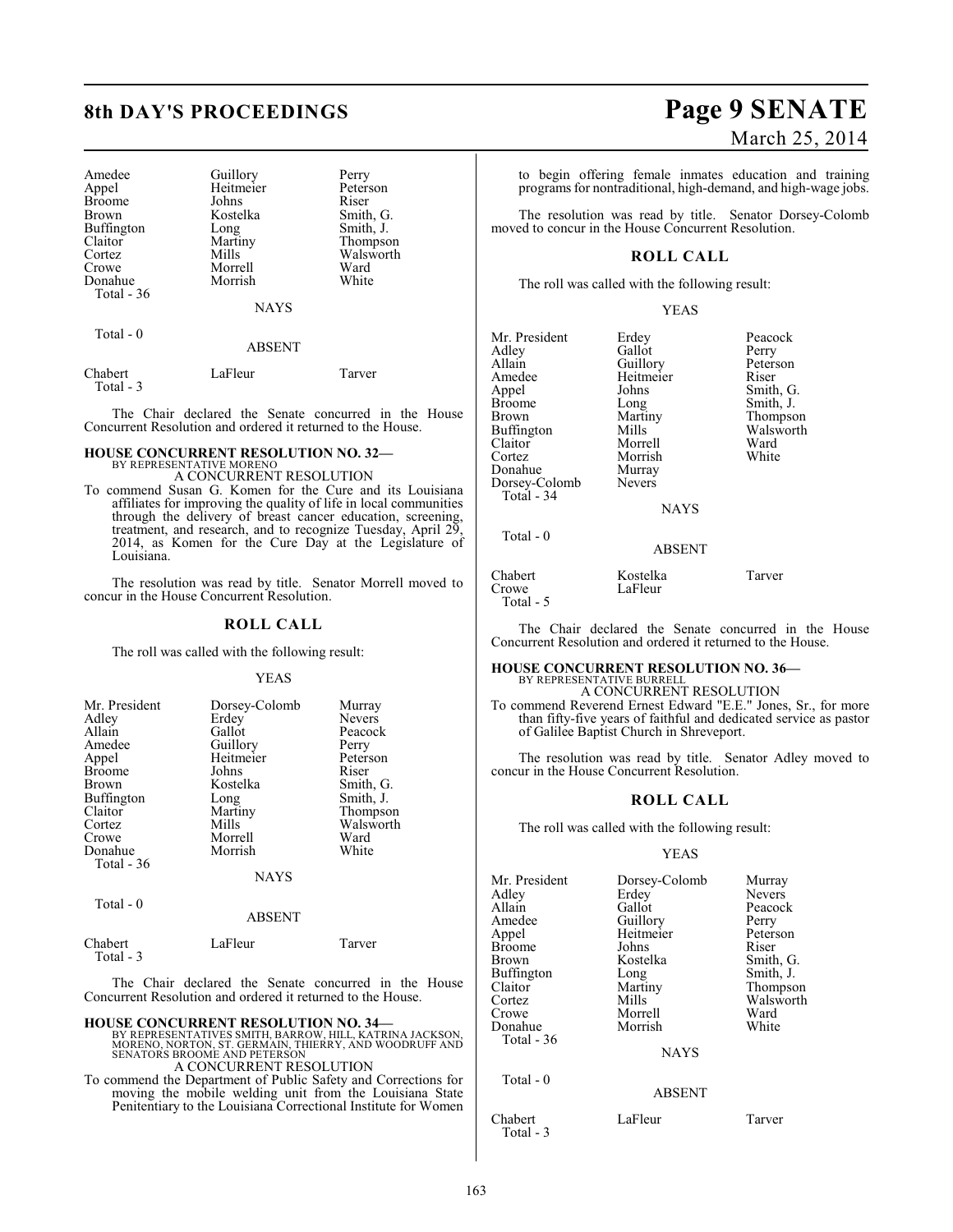# Page 10 SENATE 8th DAY'S PROCEEDINGS

## March 25, 2014

The Chair declared the Senate concurred in the House Concurrent Resolution and ordered it returned to the House.

#### **HOUSE CONCURRENT RESOLUTION NO. 37—** BY REPRESENTATIVE STUART BISHOP

A CONCURRENT RESOLUTION

To commend Apache Corporation for its responsible and sustainable environmental stewardship and dedication to protecting the coastal wetlands ofLouisiana through its commitment to coastal restoration and reforestation through the planting of trees in the coastal areas of Louisiana and to enhancing the quality of life in Louisiana.

The resolution was read by title. Senator Perry moved to concur in the House Concurrent Resolution.

### **ROLL CALL**

The roll was called with the following result:

#### YEAS

| Mr. President | Dorsey-Colomb | Murray    |
|---------------|---------------|-----------|
| Adley         | Erdey         | Nevers    |
| Allain        | Gallot        | Peacock   |
| Amedee        | Guillory      | Perry     |
| Appel         | Heitmeier     | Peterson  |
| <b>Broome</b> | Johns         | Riser     |
| <b>Brown</b>  | Kostelka      | Smith, G. |
| Buffington    | Long          | Smith, J. |
| Claitor       | Martiny       | Thompson  |
| Cortez        | Mills         | Walsworth |
| Crowe         | Morrell       | Ward      |
| Donahue       | Morrish       | White     |
| Total - 36    |               |           |
|               | <b>NAYS</b>   |           |
| Total - 0     |               |           |

|                      | <b>ABSENT</b> |        |
|----------------------|---------------|--------|
| Chabert<br>Total - 3 | LaFleur       | Tarver |

The Chair declared the Senate concurred in the House Concurrent Resolution and ordered it returned to the House.

#### **Reports of Committees**

The following reports of committees were received and read:

#### **REPORT OF COMMITTEE ON**

#### **INSURANCE**

Senator Dan W. "Blade" Morrish, Chairman on behalf of the Committee on Insurance, submitted the following report:

#### March 25, 2014

To the President and Members of the Senate:

I am directed by your Committee on Insurance to submit the following report:

**SENATE RESOLUTION NO. 18—** BY SENATOR JOHNS

A RESOLUTION To memorialize the Congress of the United States to reauthorize the Terrorism Risk Insurance Program.

Reported favorably.

### **SENATE BILL NO. 178—**

BY SENATOR MORRISH AN ACT

To enact Subpart J-1 of Part I of Chapter 2 of Title 22 of the Louisiana Revised Statutes of 1950, to be comprised of R.S.22:318, relative to health care sharing ministries; to provide for the definition of a health care sharing ministry; to provide with respect to required disclaimers; to provide for the exemption from provisions of the state insurance laws; and to provide for related matters.

Reported with amendments.

#### **SENATE BILL NO. 247—** BY SENATOR MORRISH

AN ACT

To enact R.S. 22:1923(2)(k),(l), and (m), relative to insurance fraud; to provide with respect to definitions of fraudulent acts; and to provide for related matters.

Reported with amendments.

Respectfully submitted, DAN W. "BLADE" MORRISH Chairman

### **REPORT OF COMMITTEE ON**

#### **JUDICIARY A**

Senator Ben W. Nevers, Chairman on behalf of the Committee on Judiciary A, submitted the following report:

March 25, 2014

To the President and Members of the Senate:

I am directed by your Committee on Judiciary A to submit the following report:

#### **SENATE BILL NO. 38—** BY SENATOR MORRISH

AN ACT To amend and reenact R.S. 13:783(D)(7), relative to expenses of the clerks of court; to authorize an automobile expense allowance for the clerks of district court for certain parishes; to include the clerks of district court for certain additional parishes within such authorization; and to provide for related matters.

Reported with amendments.

**SENATE BILL NO. 248—** BY SENATOR MORRISH

AN ACT

To amend and reenact R.S. 9:341, and to enact R.S. 9:364.1, relative to visitation; to provide relative to visitation rights of an incarcerated parent; to provide for factors to be considered in such cases; to provide for certain terms and conditions; and to provide for related matters.

Reported favorably.

## **SENATE BILL NO. 268—** BY SENATOR CLAITOR

AN ACT

To amend and reenact R.S. 9:2799.1, relative to civil liability for theft of goods from a merchant; to provide relative to liability; to provide certain terms, conditions, procedures, requirements, and effects; and to provide for related matters.

Reported favorably.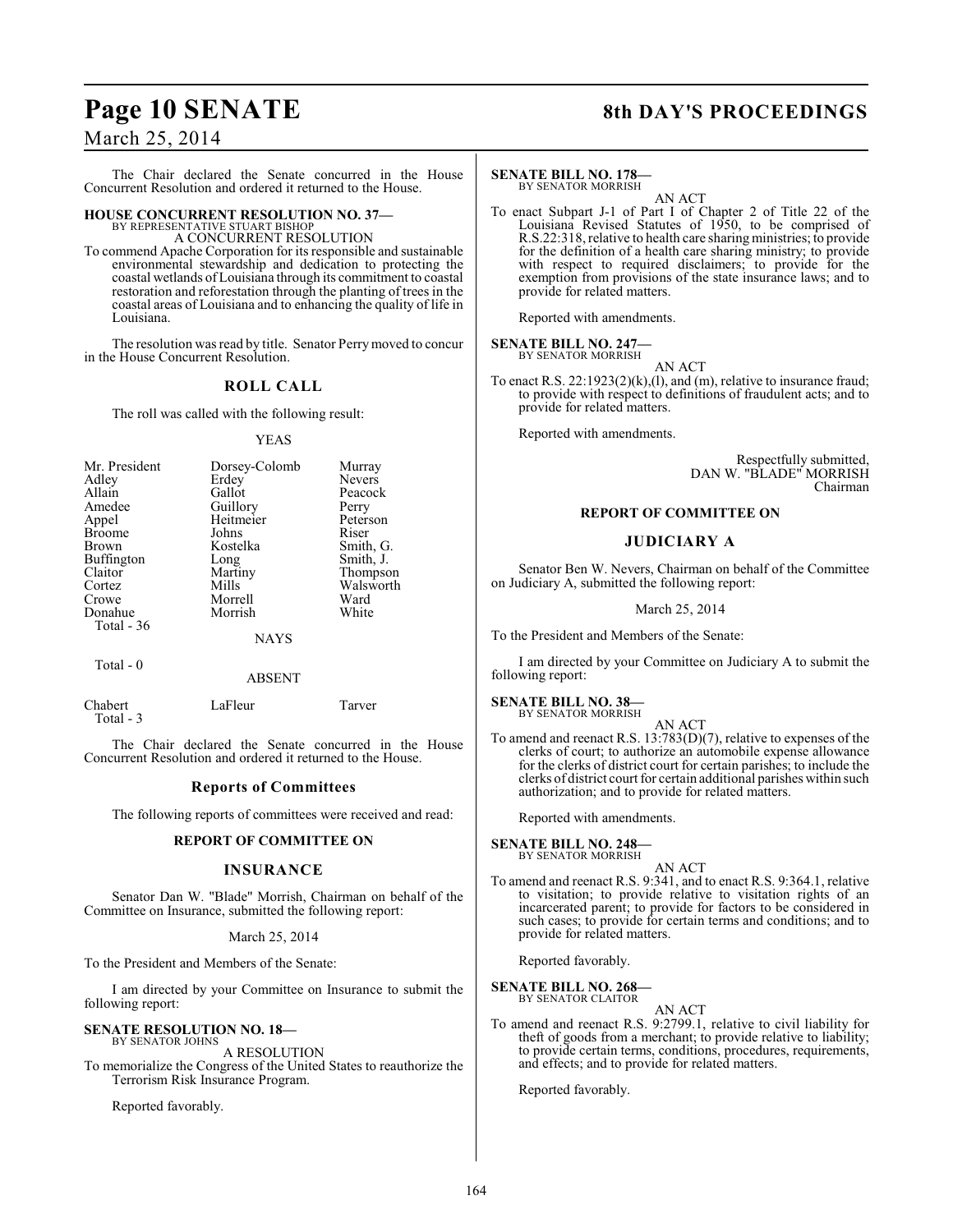## **8th DAY'S PROCEEDINGS Page 11 SENATE** March 25, 2014

**SENATE BILL NO. 291—**

BY SENATOR MORRELL AND REPRESENTATIVE MORENO AN ACT

To enact Civil Code Article 2315.8, relative to exemplary damages; to provide for exemplary damages in suits between certain household members arising from domestic abuse; and to provide for related matters.

Reported with amendments.

**SENATE BILL NO. 292—** BY SENATOR MORRELL AND REPRESENTATIVE MORENO AN ACT

To amend and reenact Civil Code Articles 103, 103.1(1), 112(A) and (C), and 113 and to enact Civil Code Article  $112(B)(9)$  and 118 and R.S. 9:327, relative to divorce proceedings; to provide grounds for immediate divorce, interim support, and final support in certain instances involving domestic abuse; and to provide for related matters.

Reported with amendments.

**SENATE BILL NO. 307—** BY SENATOR CROWE

AN ACT To amend and reenact R.S. 35:403(A) and (B), relative to hospital notaries; to provide relative to certain hospital service district hospitals; to provide for certain limitations, terms, conditions, and procedures; and to provide for related matters.

Reported favorably.

Respectfully submitted, BEN W. NEVERS Chairman

### **REPORT OF COMMITTEE ON**

#### **JUDICIARY B**

Senator Jean-Paul "JP" Morrell, Chairman on behalf of the Committee on Judiciary B, submitted the following report:

#### March 25, 2014

To the President and Members of the Senate:

I am directed by your Committee on Judiciary B to submit the following report:

#### **SENATE BILL NO. 130—** BY SENATOR MORRELL

AN ACT

To amend and reenact R.S. 27:416(C), relative to video poker; to provide relative to diesel fuel sale requirements at qualified truck stops; and to provide for related matters.

Reported with amendments.

**SENATE BILL NO. 147—** BY SENATOR DORSEY-COLOMB

AN ACT

To amend and reenact R.S. 15:570(E)(1), relative to executions of death sentences; to provide relative to the notice of an execution required to be given to a victim's family; to require a victim's family to register with the Crime Victims Services Bureau in order to obtain notice of the date and time of the offender's execution; and to provide for related matters.

Reported favorably.

#### **SENATE BILL NO. 168—**

BY SENATOR WALSWORTH AN ACT

To enact R.S. 15:146(A)(5), relative to the Louisiana Public Defender Board; to provide requirements for the membership of the board; to provide for transition; and to provide for related matters.

Reported with amendments.

**SENATE BILL NO. 203—** BY SENATOR MORRELL AND REPRESENTATIVE CONNICK AN ACT

To enact R.S.  $13:5401(C)(5)$  and (6), relative to reentry courts; to authorize the creation of a reentry division of the Fifteenth Judicial District Court and the Twenty-Fourth Judicial District Court; and to provide for related matters.

Reported favorably.

**SENATE BILL NO. 204—** BY SENATOR MORRELL

AN ACT

To amend and reenact R.S. 26:351(2)(a) and (4) and to enact R.S. 26:351(9), relative to the size of containers for beverages of high alcoholic content; to require certain container sizes for certain alcoholic beverages sold or shipped in the state; to provide relative to the number of containers in each shipping case or container; to exempt certain products; and to provide for related matters.

Reported favorably.

#### **SENATE BILL NO. 240—** BY SENATOR NEVERS

AN ACT

To enact Code of Criminal Procedure Article 921.1, relative to procedures in appellate courts; to provide for transmittal of a decision in an appellate court to the court from which the appeal was taken and to the Department of Public Safety and Corrections; and to provide for related matters.

Reported favorably.

**SENATE BILL NO. 331—** BY SENATOR MORRISH

AN ACT

To enact R.S. 13:5554(G)(3), relative to the payment of group insurance premium costs for certain retired sheriffs and deputy sheriffs; to provide for eligibility for payment of such costs for retired sheriffs and retired deputy sheriffs of the Acadia Parish Sheriff's Office; to provide for effective dates; and to provide for related matters.

Reported favorably.

**SENATE BILL NO. 542—** BY SENATOR MORRELL

AN ACT

To enact R.S. 27:15(H), relative to the Gaming Control Board; to require an annual report on impact of technology; and to provide for related matters.

Reported with amendments.

Respectfully submitted, JEAN-PAUL "JP" MORRELL Chairman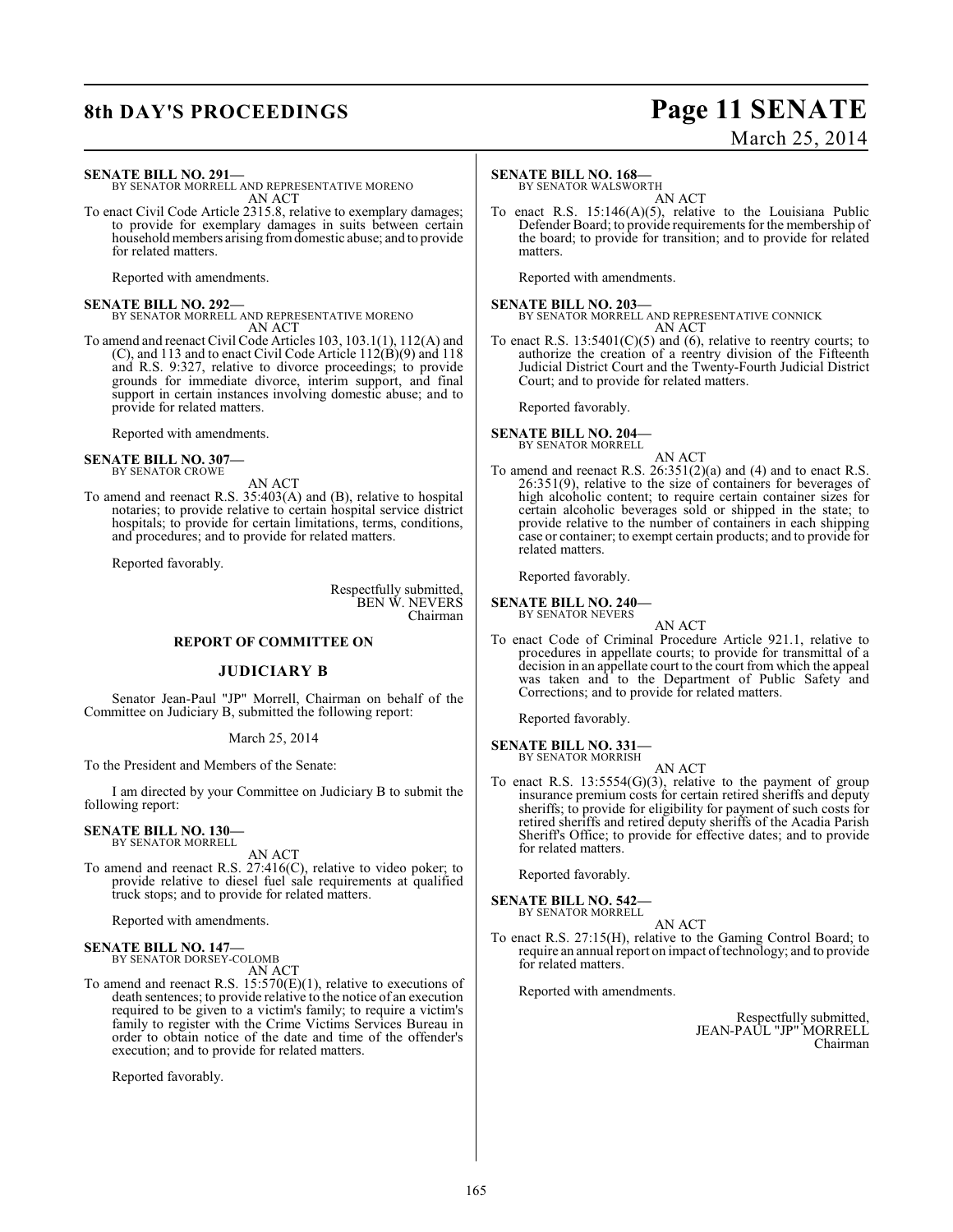## Page 12 SENATE 8th DAY'S PROCEEDINGS

March 25, 2014

#### **REPORT OF COMMITTEE ON**

#### **JUDICIARY C**

Senator Robert W. Kostelka, Chairman on behalf of the Committee on Judiciary C, submitted the following report:

March 25, 2014

To the President and Members of the Senate:

I am directed by your Committee on Judiciary C to submit the following report:

#### **SENATE BILL NO. 55—** BY SENATOR KOSTELKA

AN ACT

To enact R.S. 14:2(B)(45) and 32.1(C), relative to crimes of violence; to add vehicular homicide to the list of crimes of violence; to provide relative to penalties for vehicular homicide; and to provide for related matters.

Reported favorably.

**SENATE BILL NO. 277—** BY SENATOR PERRY

AN ACT

To amend and reenact R.S. 14:98, 98.1, 98.2, and 98.3, and to enact R.S. 14:98.4, 98.5, 98.6, 98.7, and 98.8, relative to driving offenses; to provide relative to the crimes of operating a motor vehicle while intoxicated, underage operating a vehicle while intoxicated, unlawful refusal to submit to chemical tests, and operating a vehicle while under suspension; to provide definitions; to provide penalties; and to provide for related matters.

Reported with amendments.

#### **SENATE BILL NO. 422—** BY SENATOR BROOME

AN ACT

To enact R.S. 14:403.9 through 403.11, relative to immunity for certain actions; to provide immunity from prosecution for emergency assistance involving alcohol consumption and drug overdoses; and to provide for related matters.

Reported favorably.

Respectfully submitted, ROBERT W. "BOB" KOSTELKA Chairman

#### **REPORT OF COMMITTEE ON**

#### **SENATE AND GOVERNMENTAL AFFAIRS**

Senator Lee "Jody" Amedee, Chairman on behalf of the Committee on Senate and Governmental Affairs, submitted the following report:

March 25, 2014

To the President and Members of the Senate:

I am directed by your Committee on Senate and Governmental Affairs to submit the following report:

#### **SENATE BILL NO. 193—** BY SENATOR KOSTELKA

AN ACT

To amend and reenact R.S. 18:1354(C), relative to the Election Code, to provide for compensation for deputy parish custodian of voting machines; and to provide for related matters.

Reported with amendments.

#### **SENATE BILL NO. 208—**

BY SENATOR WARD

AN ACT To amend and reenact R.S. 18:1300.13, relative to recall elections; to prohibit recalled public officers from running in special elections to fill the vacated position; and to provide for related matters.

Reported favorably.

#### **SENATE BILL NO. 244—** BY SENATOR MORRISH

AN ACT

To amend and reenact R.S.  $44:4.1(B)(11)$  and to enact R.S. 22:972(D), relative to the approval and disapproval of forms and filing of rates; to provide with respect to the exemption from disclosure of all policy forms and premium rates filed with the commissioner; to provide for exemptions to Public Records Law; and to provide for related matters.

Reported favorably.

**SENATE BILL NO. 394—** BY SENATOR MORRELL

AN ACT To enact R.S. 42:2.1(C) and (D), relative to boards and commissions; to prohibit certain individuals from serving on boards and commissions; to provide for definitions; and to provide for related matters.

Reported favorably.

**SENATE BILL NO. 460—** BY SENATOR ADLEY

AN ACT

To amend and reenactR.S. 17:4022(3) and R.S. 24:513(A)(1)(b)(iv), relative to the legislative auditor; to provide relative to public funds received by schools as tuition payments under the Student Scholarships for Educational Excellence Program; to provide authority to the legislative auditor; and to provide for related matters.

Reported with amendments.

Respectfully submitted, LEE "JODY" AMEDEE Chairman

### **Senate Bills and Joint Resolutions on Second Reading Reported by Committees**

**SENATE BILL NO. 14—**<br>BY SENATOR GUILLORY

AN ACT

To amend and reenact R.S.  $11:102(B)(3)(d)(vi)$ , relative to the liabilities of the Louisiana School Employees' Retirement System; to provide for payment of such liabilities; to provide for employer contributions; to provide for an effective date; and to provide for related matters.

Reported with amendments by the Committee on Finance.

#### **SENATE COMMITTEE AMENDMENTS**

Amendments proposed by Senate Committee on Finance to Engrossed Senate Bill No. 14 by Senator Guillory

#### AMENDMENT NO. 1

On page 2, line 7, between "Subparagraph" and "shall" insert the following "and for any changes, gains, or losses attributable to the cash balance plan"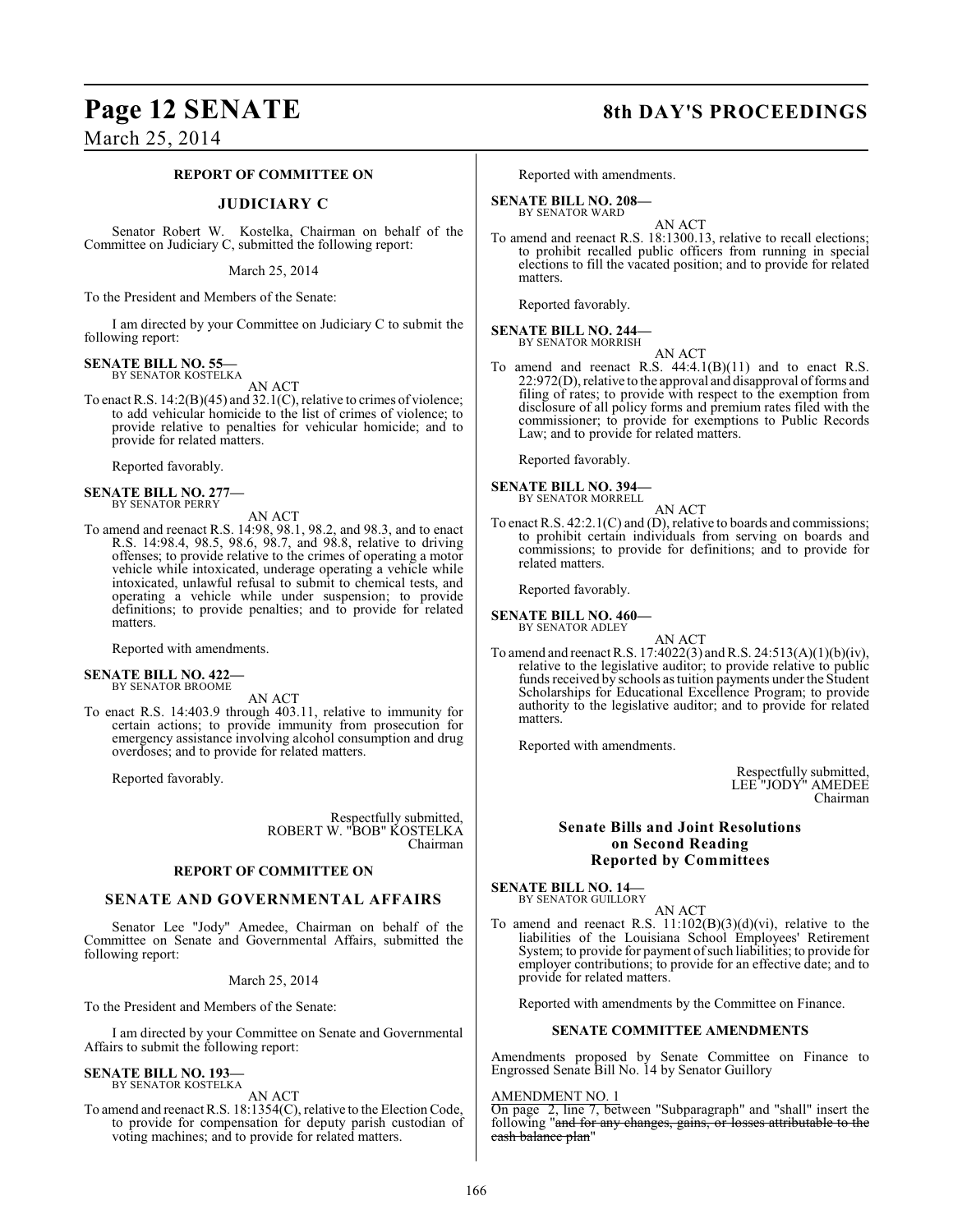## **8th DAY'S PROCEEDINGS Page 13 SENATE** March 25, 2014

#### AMENDMENT NO. 2

On page 2, line 17, change "**Subsection C**" to "**Subparagraph (c)**"

#### AMENDMENT NO. 3

On page 2, at the beginning of line 18, change "**Section**" to "**Paragraph**"

#### AMENDMENT NO. 4

On page 2, between lines 22 and 23, insert the following:

"Section 2. This Act shall take effect and become operative if and when the Act which originated as House Bill No. 42 of this 2014 Regular Session of the Legislature is enacted and becomes effective."

#### AMENDMENT NO. 5

On page 2, at the beginning of line 23, change "Section 2." to "Section 3."

On motion of Senator Donahue, the committee amendment was adopted. The amended bill was read by title, ordered reengrossed and passed to a third reading.

**SENATE BILL NO. 16—**<br>BY SENATOR GUILLORY AND REPRESENTATIVE ROBIDEAUX AND<br>SENATORS CORTEZ, CROWE, KOSTELKA, LONG, PEACOCK, GARY<br>SMITH, JOHN SMITH AND WALSWORTH AND REPRESENTATIVES<br>HENRY BURNS, BURRELL, GUILLORY, HAZEL, HI

AN ACT

To grant a permanent benefit increase to retirees and beneficiaries of the Louisiana State Police Retirement System in conformity with the statutory provisions governing the system's experience account.

Reported with amendments by the Committee on Retirement.

#### **SENATE COMMITTEE AMENDMENTS**

Amendments proposed by Senate Committee on Retirement to Original Senate Bill No. 16 by Senator Guillory

#### AMENDMENT NO. 1

On page 2, line 16, change "2014" to "2013"

#### AMENDMENT NO. 2

On page 3, line 11, after "Section 7." and before "Contingent" insert "(A)"

#### AMENDMENT NO. 3

On page 3, between line 16 and 17 insert the following:

"(B) Contingent upon satisfaction of all necessary conditions contained in R.S. 11:1332(F), each retiree and beneficiary of the Louisiana State Police Retirement System who meets the eligibility criteria contained in the statute shall receive the supplemental increase pursuant to R.S. 11:1332(F).

Section 8. If any of the instruments which originated as Senate Bill No. 18, Senate Bill No. 19, or Senate Bill No. 21 of the 2014 Regular Session of the Legislature does not become effective, this Act shall be null and void and of no effect."

#### AMENDMENT NO. 4

On page 3, line 17, change "Section 8." to "Section 9."

On motion of Senator Guillory, the committee amendment was adopted. The amended bill was read by title, ordered engrossed and recommitted to the Committee on Finance.

#### **SENATE BILL NO. 18—**

BY SENATOR GUILLORY AND REPRESENTATIVE ROBIDEAUX AND<br>SENATORS CORTEZ, CROWE, KOSTELKA, LONG, PEACOCK, GARY<br>SMITH, JOHN SMITH AND WALSWORTH AND REPRESENTATIVES<br>HENRY BURNS, BURRELL, GUILLORY, HAZEL, HILL, HOFFMANN,<br>PRICE AN

#### AN ACT

To grant a permanent benefit increase to retirees and beneficiaries of the Louisiana State Employees' Retirement System in conformity with the statutory provisions governing the system's experience account.

Reported with amendments by the Committee on Retirement.

#### **SENATE COMMITTEE AMENDMENTS**

Amendments proposed by Senate Committee on Retirement to Original Senate Bill No. 18 by Senator Guillory

#### AMENDMENT NO. 1

On page 3, between lines 13 and 14, insert the following:

"Section 8. If any of the instruments which originated as Senate Bill No. 16, Senate Bill No. 19, or Senate Bill No. 21 of the 2014 Regular Session of the Legislature does not become effective, this Act shall be null and void and of no effect."

#### AMENDMENT NO. 2

On page 3, line 14, change "Section 8." to "Section 9."

On motion of Senator Guillory, the committee amendment was adopted. The amended bill was read by title, ordered engrossed and recommitted to the Committee on Finance.

#### **SENATE BILL NO. 19—**

BY SENATOR GUILLORY AND REPRESENTATIVE ROBIDEAUX AND<br>SENATORS CORTEZ, CROWE, KOSTELKA, LONG, PEACOCK, GARY<br>SMITH, JOHN SMITH AND WALSWORTH AND REPRESENTATIVES<br>HENRY BURNS, BURRELL, GUILLORY, HAZEL, HILL, PRICE AND<br>RICHARD

#### AN ACT

To grant a permanent benefit increase to retirees and beneficiaries of the Louisiana School Employees' Retirement System in conformity with the statutory provisions governing the system's experience account.

Reported with amendments by the Committee on Retirement.

#### **SENATE COMMITTEE AMENDMENTS**

Amendments proposed by Senate Committee on Retirement to Original Senate Bill No. 19 by Senator Guillory

#### AMENDMENT NO. 1

On page 3, between lines 11 and 12, insert the following:

"Section 8. If any of the instruments which originated as Senate Bill No. 16, Senate Bill No. 18, or Senate Bill No. 21 of the 2014 Regular Session of the Legislature does not become effective, this Act shall be null and void and of no effect."

#### AMENDMENT NO. 2

On page 3, line 12, change "Section 8." to "Section 9."

On motion of Senator Guillory, the committee amendment was adopted. The amended bill was read by title, ordered engrossed and recommitted to the Committee on Finance.

**SENATE BILL NO. 21—**<br>BY SENATOR GUILLORY AND REPRESENTATIVE ROBIDEAUX AND<br>SENATORS CORTEZ, CROWE, KOSTELKA, LONG, PEACOCK, GARY<br>SMITH, JOHN SMITH AND WALSWORTH AND REPRESENTATIVES<br>HENRY BURNS, BURRELL, GUILLORY, HAZEL, HI

#### AN ACT

To grant a permanent benefit increase to retirees and beneficiaries of the Teachers' Retirement System of Louisiana in conformity with the statutory provisions governing the system's experience account.

Reported with amendments by the Committee on Retirement.

#### **SENATE COMMITTEE AMENDMENTS**

Amendments proposed by Senate Committee on Retirement to Original Senate Bill No. 21 by Senator Guillory

#### AMENDMENT NO. 1

On page 3, between lines 14 and 15, insert the following:

"Section 8. If any of the instruments which originated as Senate Bill No. 16, Senate Bill No. 18, or Senate Bill No. 19 of the 2014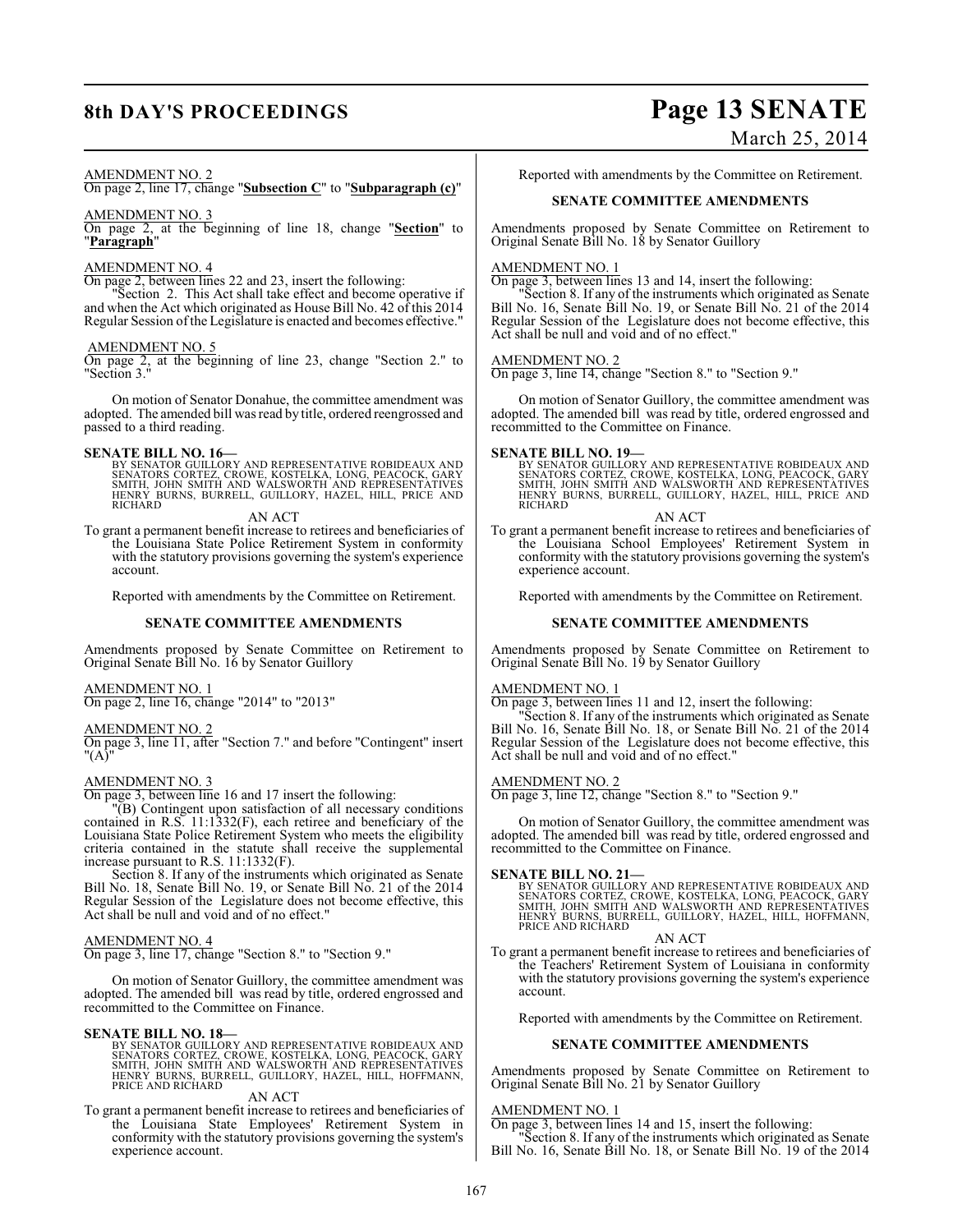# Page 14 SENATE 8th DAY'S PROCEEDINGS

## March 25, 2014

Regular Session of the Legislature does not become effective, this Act shall be null and void and of no effect."

#### AMENDMENT NO. 2

On page 3, line 15, change "Section 8." to "Section 9."

On motion of Senator Guillory, the committee amendment was adopted. The amended bill was read by title, ordered engrossed and recommitted to the Committee on Finance.

#### **SENATE BILL NO. 30—** BY SENATOR CORTEZ

AN ACT

To amend and reenact R.S. 11:446(F), 450(B), and 471.1(G), relative to the Louisiana State Employees' Retirement System; to specify procedures related to payment for and of benefits; to provide for options, contributions, and eligibility; to provide for an effective date; and to provide for related matters.

Reported favorably by the Committee on Finance. The bill was read by title, ordered engrossed and passed to a third reading.

#### **SENATE BILL NO. 31—** BY SENATOR BROWN

AN ACT

To amend and reenact R.S. 17:4024, relative to the Student Scholarships for Educational Excellence Program; to require the Department of Education to report annually certain information regarding the program to state legislators; and to provide for related matters.

Reported with amendments by the Committee on Education.

#### **SENATE COMMITTEE AMENDMENTS**

Amendments proposed by Senate Committee on Education to Original Senate Bill No. 31 by Senator Brown

AMENDMENT NO. 1

On page 1, at the end of line 14, insert "**The report shall also include a list of all participating schools grouped by legislative district.**"

#### AMENDMENT NO. 2

On page 1, delete lines 15 through 17 and on page 2, delete lines 1 through 5, and insert the following:

"**B. Not later than April thirtieth of each year, the department shall send a printed copy of the report required by this Section to each member of the legislature.**"

On motion of Senator Appel, the committee amendment was adopted. The amended bill was read by title, ordered engrossed and passed to a third reading.

#### **SENATE BILL NO. 36—** BY SENATOR BROWN

AN ACT

To enact R.S. 17:3983.1, relative to charter schools; to require a chartering group to notify certain legislators upon submission of an initial charter school proposal or application; to specify the information to be included in such notification; to require additional notification regarding the disposition of such submission; and to provide for related matters.

Reported with amendments by the Committee on Education.

#### **SENATE COMMITTEE AMENDMENTS**

Amendments proposed by Senate Committee on Education to Original Senate Bill No. 36 by Senator Brown

AMENDMENT NO. 1

On page 1, line 13, between "**chartering**" and "**shall**" change "**group**" to "**authority**"

AMENDMENT NO. 2

On page 1, line 15, delete "**, by certified mail,**"

AMENDMENT NO. 3 On page 1, line 16, between "**shall**" and "**the date**" change "**also include**" to "**be limited to**"

#### AMENDMENT NO. 4

On page 2, line 3, between "**chartering**" and "**shall**" change "**group**" to "**authority**"

#### AMENDMENT NO. 5

On page 2, line 4, after "**located**" delete the remainder of the line and at the beginning of line 5, delete "**mail,**"

#### AMENDMENT NO. 6

On page 2, line 5, between "**whether**" and "**proposal**" change "**its**" to "**the**"

AMENDMENT NO. 7

On page 2, between lines 6 and 7, insert the following:

"**(3) The notifications required by this Section shall be sent by postal mail and electronic mail to each legislator's district office.**"

On motion of Senator Appel, the committee amendment was adopted. The amended bill was read by title, ordered engrossed and passed to a third reading.

#### **SENATE BILL NO. 48—** BY SENATOR JOHN SMITH

AN ACT

To enact R.S. 33:447.13, relative to the mayor's court of the town of Rosepine; to authorize an increase in court costs for violations of municipal ordinances; and to provide for related matters.

Reported favorably by the Committee on Finance. The bill was read by title, ordered engrossed and passed to a third reading.

### **SENATE BILL NO. 51—**

BY SENATOR MARTINY AN ACT

To amend and reenact R.S. 51:1304(C)(4), 1305(A), the introductory paragraph of 1305(B), 1305(C), and 1309(B), and to repeal R.S. 51:1302(7), relative to the Louisiana Tax Free Shopping Program; to remove the authority of the program to charge participating retailers a membership fee; and to provide for related matters.

Reported favorably by the Committee on Revenue and Fiscal Affairs. The bill was read by title, ordered engrossed and passed to a third reading.

## **SENATE BILL NO. 52—**<br>BY SENATOR JOHN SMITH

AN ACT

To enact R.S. 33:447.13, relative to courts; to increase authorized court costs for municipal ordinance violations in the mayor's court of the town of Anacoco; and to provide for related matters.

Reported favorably by the Committee on Finance. The bill was read by title, ordered engrossed and passed to a third reading.

#### **SENATE BILL NO. 56—**

BY SENATOR NEVERS AN ACT

To enact R.S. 17:3167.1, relative to the articulation and transfer of academic credit hours across all public educational institutions in Louisiana; to require secondary and postsecondary education management boards to participate in regular meetings regarding articulation and transfer policies and agreements; to provide relative to the purpose and outcomes of such meetings; to provide for reporting; and to provide for related matters.

Reported with amendments by the Committee on Education.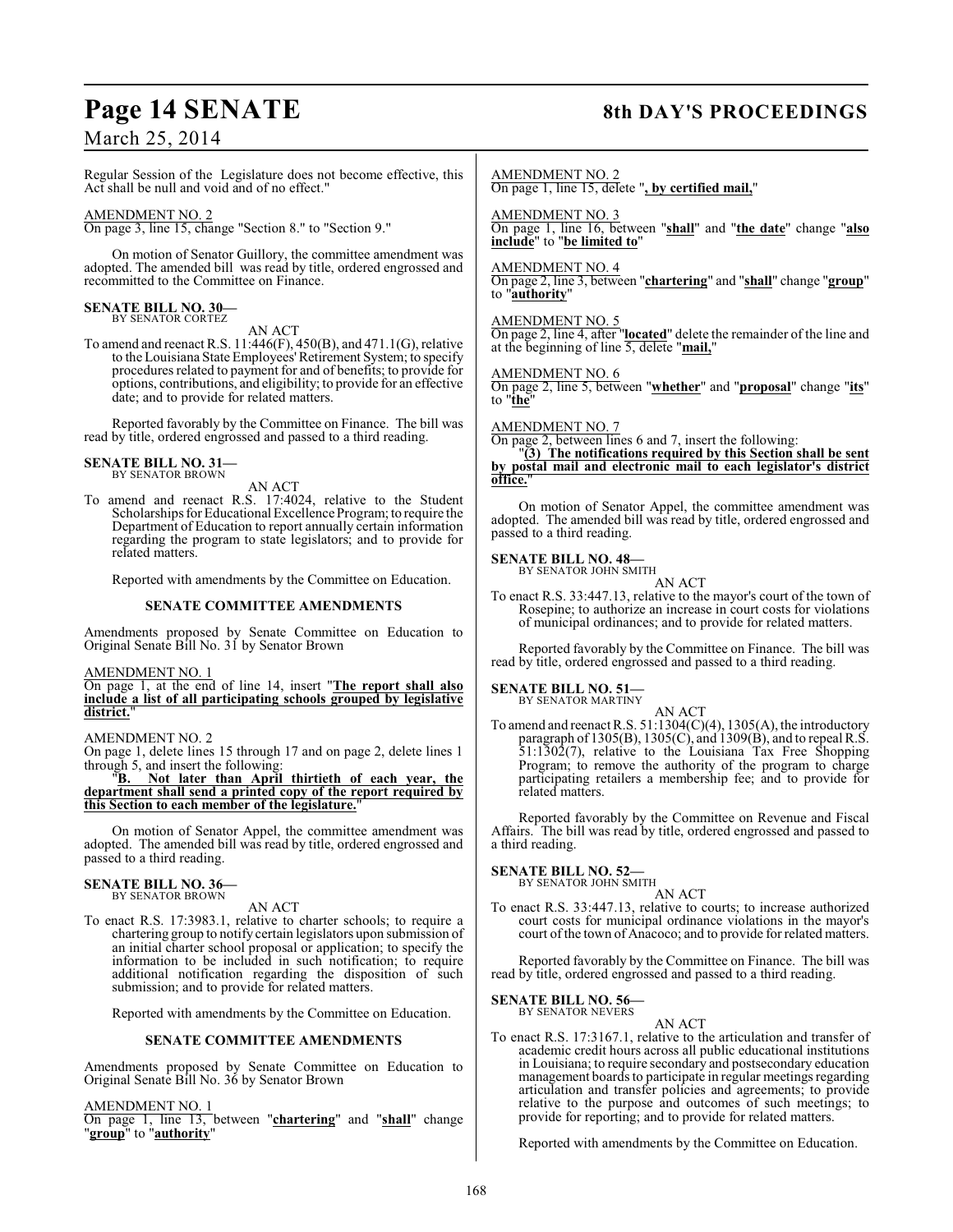## **8th DAY'S PROCEEDINGS Page 15 SENATE** March 25, 2014

#### **SENATE COMMITTEE AMENDMENTS**

Amendments proposed by Senate Committee on Education to Original Senate Bill No. 56 by Senator Nevers

#### AMENDMENT NO. 1

On page 1, line 14, between "**by which**" and "**representatives**" insert "**the commissioner of higher education, or his designee, and the state superintendent of education, or his designee, and**"

On motion of Senator Appel, the committee amendment was adopted. The amended bill was read by title, ordered engrossed and passed to a third reading.

#### **SENATE BILL NO. 59—**

BY SENATOR JOHN SMITH AND REPRESENTATIVE HILL

AN ACT To repeal Part I-A of Chapter 4 of Title 12 of the Louisiana Revised Statutes of 1950, comprised of R.S. 12:431 and 431.1, relative to the Beauregard Electric Cooperative; to provide for an effective date; and to provide for related matters.

Reported favorably by the Committee on Local and Municipal Affairs. The bill was read by title, ordered engrossed and passed to a third reading.

## **SENATE BILL NO. 64—** BY SENATOR CORTEZ

AN ACT

To amend and reenact R.S. 2:604(6) and (7) and  $604.1(A)(1)(introductory paragraph), (2), (4) and (B) and to$ enact R.S. 2:604.2, relative to airport authorities; to expand the powers of the Lafayette Airport Commission to include economic development purposes; and to provide for related matters.

Reported favorably by the Committee on Transportation, Highways and Public Works. The bill was read by title, ordered engrossed and passed to a third reading.

**SENATE BILL NO. 81—** BY SENATORS BUFFINGTON AND CLAITOR AN ACT

To enact R.S. 17:1455.1, 1831.1, 1853.1, and 1872.1, relative to university systems management boards; to provide for live broadcasts over the Internet of meetings of the boards and their committees; to provide for recording and archiving of such broadcasts; to provide for public access to such archived meetings; to provide a special effective date; and to provide for related matters.

Reported favorably by the Committee on Education. The bill was read by title, ordered engrossed and recommitted to the Committee on Finance.

#### **SENATE BILL NO. 88—** BY SENATOR ALARIO

AN ACT

To enact R.S. 49:191(7) and to repeal R.S. 49:191(5)(a), relative to the Department of the Treasury, including provisions to provide for the re-creation of the Department of the Treasury and the statutory entities made a part of the department by law; to provide for the effective termination date for all statutory authority for the existence of such statutory entities; and to provide for related matters.

Reported favorably by the Committee on Finance. The bill was read by title, ordered engrossed and passed to a third reading.

## **SENATE BILL NO. 97—** BY SENATOR NEVERS

AN ACT

To repeal Subpart B-35 of Part IV of Chapter I of Title 33 of the Louisiana Revised Statutes of 1950, comprised of R.S. 33:130.701 through 130.709, relative to the Tangipahoa Parish

Economic Development District; to provide for an effective date; and to provide for related matters.

Reported favorably by the Committee on Local and Municipal Affairs. The bill was read by title, ordered engrossed and passed to a third reading.

### **SENATE BILL NO. 98—**

BY SENATOR NEVERS

AN ACT To amend and reenact R.S. 17:3048.1(A)(1)(b)(ii)(bb), (c)(ii)(bb), and (d)(ii)(bb), relative to the Taylor Opportunity Program for Students; to provide with respect to the method used to calculate the grade point average required for programawards; to provide that a five-point scale shall be used to calculate the grade point average for certain honors courses; and to provide for related matters.

Reported with amendments by the Committee on Education.

#### **SENATE COMMITTEE AMENDMENTS**

Amendments proposed by Senate Committee on Education to Original Senate Bill No. 98 by Senator Nevers

#### AMENDMENT NO. 1

On page 1, line 6, between "honors" and "courses" insert "and gifted and talented"

AMENDMENT NO. 2

On page 2, at the end of line 10, insert "**and talented**"

AMENDMENT NO. 3 On page 2, at the end of line 23, insert "**and talented**"

AMENDMENT NO. 4

On page 3, at the end of line 7, insert "**and talented**"

On motion of Senator Appel, the committee amendment was adopted. The amended bill was read by title, ordered engrossed and passed to a third reading.

**SENATE BILL NO. 125—**<br>BY SENATORS NEVERS, APPEL, GUILLORY, LAFLEUR, WALSWORTH<br>AND WHITE AN ACT

To amend and reenact R.S. 17:185.4 and to enact R.S. 17:185.5 and 185.6 and R.S. 36:651(G)(4), relative to agricultural education; to create the Agricultural Education Commission and provide for its membership, compensation, duties, staffing, and meetings; to provide for the creation of an agricultural education immersion pilot program; to provide relative to funding and effectiveness; and to provide for related matters.

Reported favorably by the Committee on Education. The bill was read by title, ordered engrossed and passed to a third reading.

#### **SENATE BILL NO. 126—** BY SENATOR NEVERS

AN ACT

To amend and reenact R.S. 17:3048.5(B)(1), (D), (F) and (G), relative to the TOPS-Tech Early Start Award; to provide for purpose; to provide for eligibility; to provide for reporting; and to provide for related matters.

Reported with amendments by the Committee on Education.

#### **SENATE COMMITTEE AMENDMENTS**

Amendments proposed by Senate Committee on Education to Original Senate Bill No. 126 by Senator Nevers

#### AMENDMENT NO. 1

On page 2, line 4, between "Certification" and "Council" insert "**Leadership**"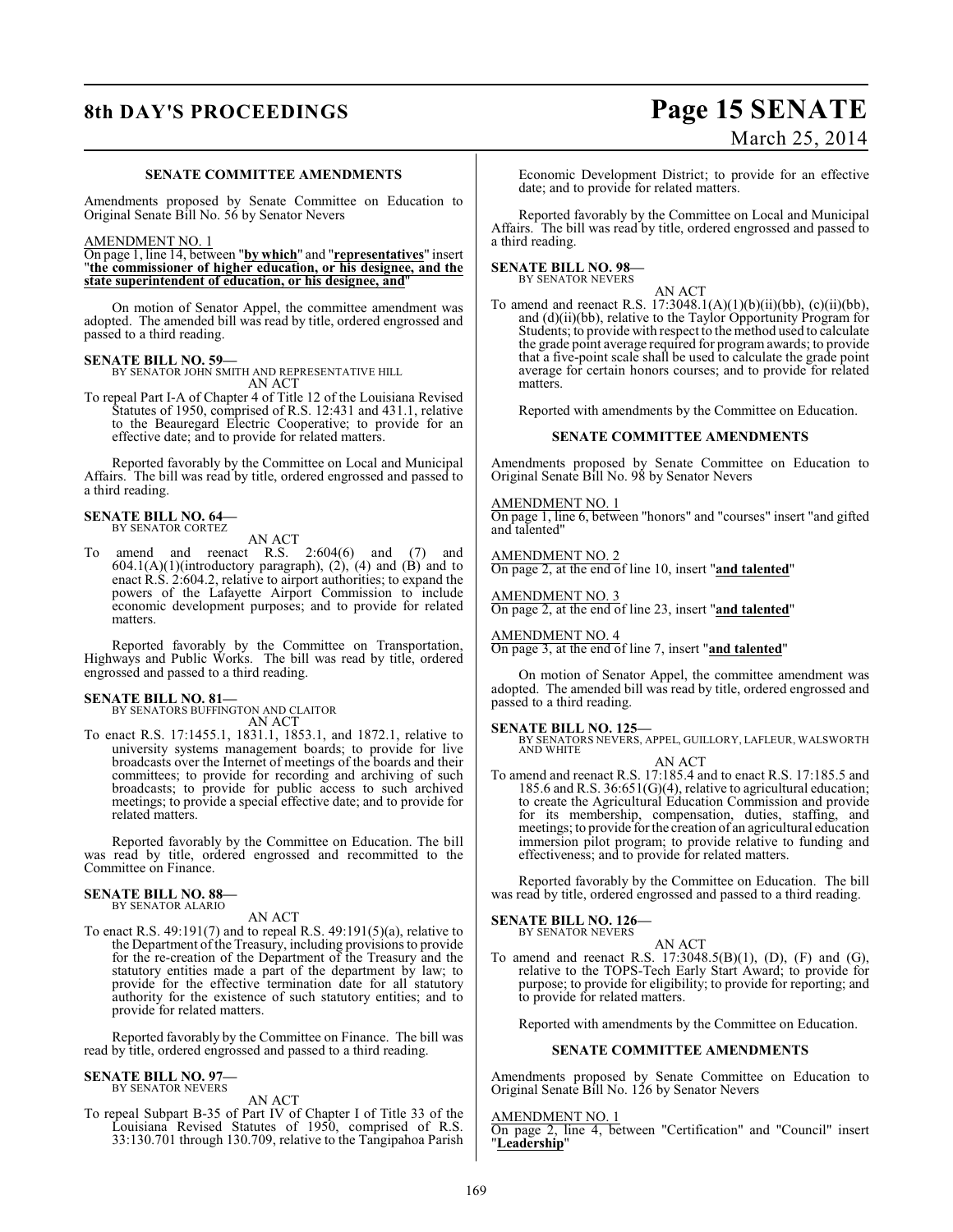## March 25, 2014

### AMENDMENT NO. 2 On page 2, line 5, delete "**Leadership Council**"

On motion of Senator Appel, the committee amendment was adopted. The amended bill was read by title, ordered engrossed and passed to a third reading.

#### **SENATE BILL NO. 141—** BY SENATOR LONG

AN ACT

To amend and reenact R.S. 30:961(E), relative to cooperative endeavor agreements for the withdrawal of surface water; to extend the time frame within which opportunities for cooperative endeavor agreements for such withdrawal may be entered into; to provide terms, conditions, and requirements; and to provide for related matters.

Reported favorably by the Committee on Natural Resources. The bill was read by title, ordered engrossed and passed to a third reading.

## **SENATE BILL NO. 152—** BY SENATOR JOHN SMITH

AN ACT

To enact R.S. 33:4643.1, relative to the board of control; to provide for an increase in membership on the Beauregard Parish War Memorial Civic Center; to provide for an effective date; and to provide for related matters.

Reported favorably by the Committee on Local and Municipal Affairs. The bill was read by title, ordered engrossed and passed to a third reading.

## **SENATE BILL NO. 154—** BY SENATOR LONG

AN ACT

To amend and reenact R.S. 56:327(A)(2) and 412(A)(4) and (6) and to repeal R.S. 56:327.1, relative to the importation of certain fish; to provide for importation regulations and licensing requirements; to provide certain size requirements for importation; to exempt certain persons from the notification provisions; to remove certain provisions relative to the importation of aquaculturally raised fish and cultured fish; to provide terms, conditions, and requirements; and to provide for related matters.

Reported with amendments by the Committee on Natural Resources.

#### **SENATE COMMITTEE AMENDMENTS**

Amendments proposed by Senate Committee on Natural Resources to Original Senate Bill No. 154 by Senator Long

#### AMENDMENT NO. 1

On page 2, line 5, delete "**individuals**" and insert "**persons**"

On motion of Senator Long, the committee amendment was adopted. The amended bill was read by title, ordered engrossed and passed to a third reading.

**SENATE BILL NO. 174—** BY SENATORS PETERSON, APPEL, MARTINY AND GARY SMITH AND REPRESENTATIVES BILLIOT, LEOPOLD, LORUSSO, WILLMOTT AND WOODRUFF

AN ACT

To amend and reenact R.S. 33:4762(C) and 4764(A) and to enact R.S.  $33:4765(C)(1)$ , relative to the removal of dangerous structures; to provide for notice to the owner; to provide for certain action to appeal decision; to provide for certain notification in cases of grave public emergencies; to provide for an effective date; and to provide for related matters.

Reported with amendments by the Committee on Local and Municipal Affairs.

## Page 16 SENATE 8th DAY'S PROCEEDINGS

#### **SENATE COMMITTEE AMENDMENTS**

Amendments proposed by Senate Committee on Local and Municipal Affairs to Original Senate Bill No. 174 by Senator Peterson

#### AMENDMENT NO. 1

On page 1, line 2, after "33:4762 $(C)$ " delete the remainder of the line and insert a comma "," and insert "4764(A), and 4765(C),"

#### AMENDMENT NO. 2

On page 1, line 8, after "33:4762(C)" delete the remainder of the line and delete line 9 and insert a comma "," and insert "4764(A), and 4765(C) are hereby amended and reenacted to read as follows:"

On motion of Senator Dorsey-Colomb, the committee amendment was adopted. The amended bill was read by title, ordered engrossed and passed to a third reading.

**SENATE BILL NO. 177—** BY SENATOR APPEL

AN ACT

To amend and reenact R.S. 17:3351(A)(3), relative to the powers, duties, and functions of public postsecondary education management boards; to provide relative to the authority of such boards with respect to the allocation and expenditure of appropriated funds; and to provide for related matters.

Reported with amendments by the Committee on Education.

#### **SENATE COMMITTEE AMENDMENTS**

Amendments proposed by Senate Committee on Education to Original Senate Bill No. 177 by Senator Appel

#### AMENDMENT NO. 1

On page 1, line 5, between "funds;" and "and to" insert "to provide for effectiveness;

#### AMENDMENT NO. 2

On page 2, delete lines 15 through 19, and insert the following: "Section 2. This Act shall become effective on July 1, 2016."

On motion of Senator Appel, the committee amendment was adopted. The amended bill was read by title, ordered engrossed and passed to a third reading.

**SENATE BILL NO. 212—**<br>BY SENATORS WARD, CHABERT, LONG, MORRISH AND WALSWORTH

- AN ACT
- To amend and reenact R.S.  $56:116.1(B)(3)$  and (H), to enact R.S. 56:116.1(I), and to repeal R.S. 56:116.1(D)(3), relative to the taking of wild quadrupeds; to provide for the use of firearm sound suppressors when taking wild quadrupeds; to provide certain penalties; to provide for the use of night vision devices; to provide terms, conditions, and requirements; and to provide for related matters.

Reported favorably by the Committee on Natural Resources. The bill was read by title, ordered engrossed and passed to a third reading.

## **SENATE BILL NO. 234—** BY SENATOR JOHN SMITH

AN ACT

To amend and reenact R.S. 33:448(D), relative to mayor's courts; to provide relative to court costs for municipal ordinance violations in the mayor's court of the town of New Llano; to provide for the remission of certain funds; and to provide for related matters.

Reported with amendments by the Committee on Finance.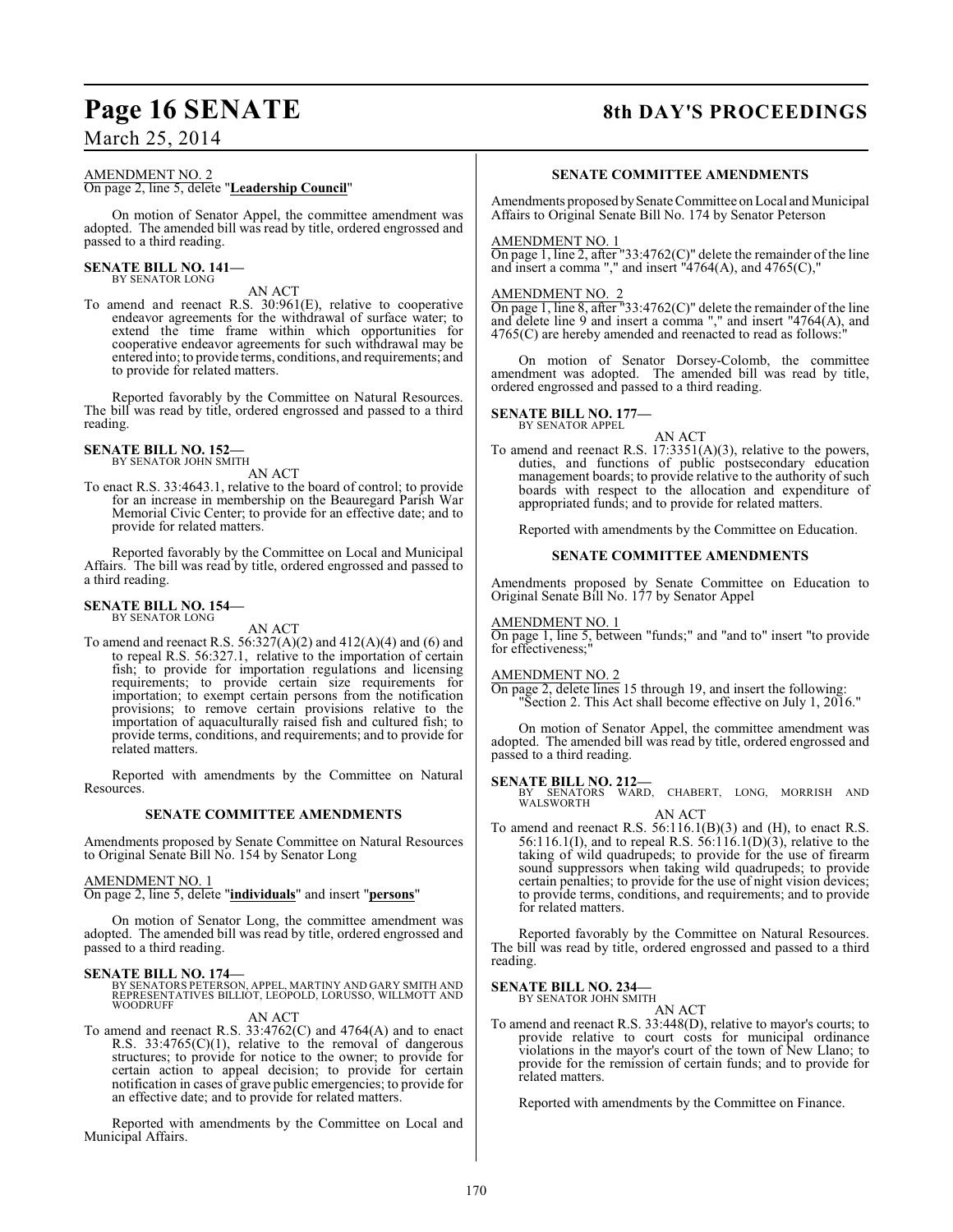## **8th DAY'S PROCEEDINGS Page 17 SENATE** March 25, 2014

#### **SENATE COMMITTEE AMENDMENTS**

Amendments proposed by Senate on Finance to Original Senate Bill No. 234 by Senator John Smith

#### AMENDMENT NO. 1

On page 1, line 13, change "twenty" to "twenty **forty**"

On motion of Senator Donahue, the committee amendment was adopted. The amended bill was read by title, ordered engrossed and passed to a third reading.

#### **SENATE BILL NO. 246—** BY SENATOR MORRISH

AN ACT

To amend and reenact R.S. 56:495(A)(3) and (4) and to enact R.S.  $56:495(A)(4.1)$  and  $(4.2)$  and  $(E)$ , relative to shrimping; to provide for the inside and outside shrimp line; to alter the line to conform to the existing coastline after changes resultant from coastal erosion and subsidence; to allow the Louisiana Wildlife and Fisheries Commission to amend the demarcation line; to provide terms, conditions, and requirements; and to provide for related matters.

Reported favorably by the Committee on Natural Resources. The bill was read by title, ordered engrossed and passed to a third reading.

#### **SENATE BILL NO. 251—** BY SENATOR WARD

AN ACT

To amend and reenact R.S. 56:116.2, relative to the sale or purchase of wild birds and wild quadrupeds; to provide prohibitions on the sale, purchase, trade, barter, or exchange or attempt to sell, purchase, trade, barter, or exchange of certain wild birds and wild quadrupeds; to provide certain exemptions; to provide terms, conditions, and requirements; and to provide for related matters.

Reported favorably by the Committee on Natural Resources. The bill was read by title, ordered engrossed and passed to a third reading.

#### **SENATE BILL NO. 253** BY SENATOR MORRISH

AN ACT

To enact R.S. 13:5722(A)(2)(d) and R.S. 15:571.11(A)(3) and to repeal R.S. 13:1000.7, relative to the Thirty-First Judicial District Court; to provide for an increase in certain criminal court costs; to provide for disposition of collections; to repeal nullified provisions; and to provide for related matters.

Reported favorably by the Committee on Finance. The bill was read by title, ordered engrossed and passed to a third reading.

- **SENATE BILL NO. 261—** BY SENATORS JOHNS AND MORRISH AND REPRESENTATIVES DANAHAY, FRANKLIN, GEYMANN, GUINN AND KLECKLEY AN ACT
- To amend and reenact R.S. 34:202(A), relative to the Lake Charles Harbor and Terminal District; to provide relative to the board of commissioners; and to provide for related matters.

Reported favorably by the Committee on Transportation, Highways and Public Works. The bill was read by title, ordered engrossed and passed to a third reading.

#### **SENATE BILL NO. 262—** BY SENATOR NEVERS

AN ACT

To enact R.S. 33:4305 (B)(4), relative to the Washington Parish Gas Utility District No. 2 board members; to provide for a maximum amount of per diem paid to board members for each meeting; to provide for an effective date; and to provide for related matters.

Reported favorably by the Committee on Local and Municipal Affairs. The bill was read by title, ordered engrossed and passed to a third reading.

### **SENATE BILL NO. 305—**

BY SENATOR CHABERT AN ACT

To enact R.S. 49:214.6.8 and to repeal R.S. 38:331, relative to coastal protection and restoration; to provide relative to the Coastal Louisiana Levee Consortium as an advisory commission of the Coastal Protection and Restoration Authority Board; to provide relative to duties, purposes, and membership; to provide certain terms, conditions, procedures, and requirements; and to provide for related matters.

Reported with amendments by the Committee on Natural Resources.

#### **SENATE COMMITTEE AMENDMENTS**

Amendments proposed by Senate Committee on Natural Resources to Original Senate Bill No. 305 by Senator Chabert

#### AMENDMENT NO. 1

On page 3, line 4, after "**St. Tammany,**", delete the remainder of the line and insert "**and Tangipahoa**"

#### AMENDMENT NO. 2

On page 4, line 16, after "**who**" delete the remainder of the line and insert "**is already serving as a current member of the**"

On motion of Senator Long, the committee amendment was adopted. The amended bill was read by title, ordered engrossed and passed to a third reading.

#### **SENATE BILL NO. 315—**

BY SENATOR DONAHUE

AN ACT To enact R.S. 39:196(C) and 1554(J), relative to procurement; to provide relative to group purchasing and cooperative purchasing provisions by certain public postsecondary education institutions; to provide for an effective date; and to provide for related matters.

Reported favorably by the Committee on Finance. The bill was read by title, ordered engrossed and passed to a third reading.

#### **SENATE BILL NO. 319—**

BY SENATOR DONAHUE AN ACT

To enact R.S. 24:516.1, relative to reports of the legislative auditor; to provide for certain annual audit reports to be filed with the Joint Legislative Committee on the Budget; to provide for an effective date; and to provide for related matters.

Reported with amendments by the Committee on Finance.

#### **SENATE COMMITTEE AMENDMENTS**

Amendments proposed by Senate Committee on Finance to Original Senate Bill No. 319 by Senator Donahue

#### AMENDMENT NO. 1

On page 2, line 13, after "**finding**" and before "**thereby**", insert "**which has a dollar impact of one hundred fifty thousand dollars or more**"

On motion of Senator Donahue, the committee amendment was adopted. The amended bill was read by title, ordered engrossed and passed to a third reading.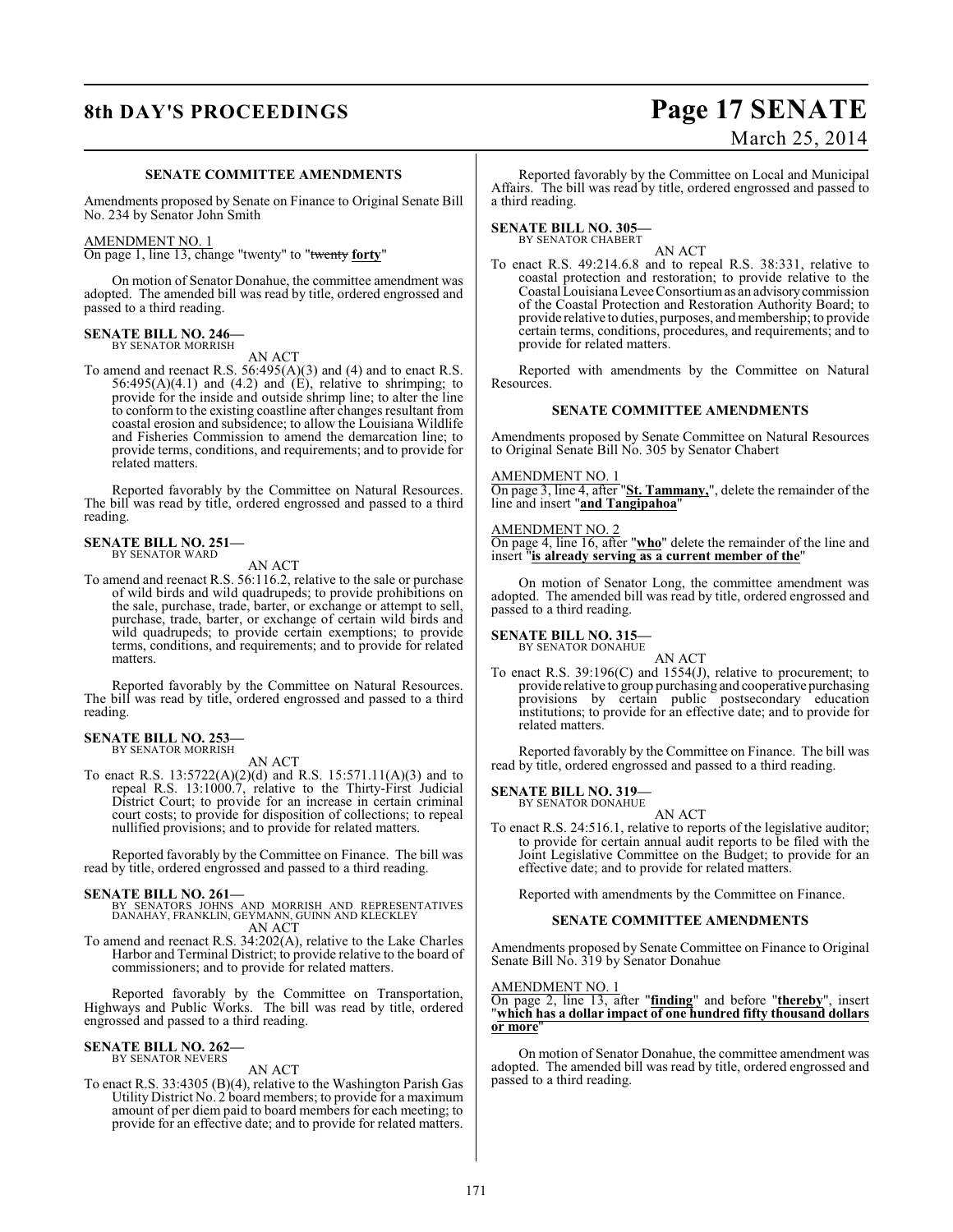## Page 18 SENATE 8th DAY'S PROCEEDINGS

## March 25, 2014

#### **SENATE BILL NO. 320—** BY SENATOR DONAHUE

AN ACT

To amend and reenact R.S. 17:1990(B)(1)(d) and R.S. 39:126, relative to capital outlay projects; to provide for certain change orders to be approved by the Joint Legislative Committee on the Budget; to provide for an effective date; and to provide for related matters.

Reported with amendments by the Committee on Finance.

### **SENATE COMMITTEE AMENDMENTS**

Amendments proposed by Senate Committee on Finance to Original Senate Bill No. 320 by Senator Donahue

### AMENDMENT NO. 1

On page 2, line 4, after "receive" and before "Joint" insert "**the prior approval of the**"

#### AMENDMENT NO. 2

On page 2, line 5, change "approval for any change order" to "approval for any **one or more** change order **orders**"

#### AMENDMENT NO. 3

On page 2, line 6, after "dollars" and before "to a" insert "**in the aggregate per month**"

#### AMENDMENT NO. 4

On page 2, line 7, after "expense." delete the remainder of the line, and delete lines 8 through 11

#### AMENDMENT NO. 5

On page 2, delete lines 15 through 17, and insert the following: "Any change order in excess of **The prior approval of the Joint Legislative Committee on the Budget is required for one or more change orders which exceed in the aggregate** one hundred thousand dollars **per month** for a project undertaken pursuant to an appropriation in the Capital Outlay Act shall require the approval of the Joint Legislative Committee on the Budget. In addition, a change"

### AMENDMENT NO. 6

On page 2, line 22, after "committee approval.", delete the remainder of the line, and delete lines 23 through 25

On motion of Senator Donahue, the committee amendment was adopted. The amended bill was read by title, ordered engrossed. and passed to a third reading.

#### **SENATE BILL NO. 337—** BY SENATOR APPEL

AN ACT

To enact R.S. 17:3129.2, relative to public postsecondary education; to provide for the development of an outcomes-based funding formula for postsecondary education; to provide relative to formula components and a time line for implementation of the formula; to provide for submission to the Board of Regents; to provide for reporting requirements; and to provide for related matters.

Reported favorably by the Committee on Education. The bill was read by title, ordered engrossed and passed to a third reading.

#### **SENATE BILL NO. 369—** BY SENATOR WALSWORTH

AN ACT

To amend and reenact R.S. 56:325(B)(3) and (C), relative to the possession limit for crappie caught on Lake D'Arbonne; to remove certain rule making restrictions related to Lake D'Arbonne; to provide terms, conditions, and requirements; and to provide for related matters.

Reported with amendments by the Committee on Natural Resources.

#### **SENATE COMMITTEE AMENDMENTS**

Amendments proposed by Senate Committee on Natural Resources to Original Senate Bill No. 369 by Senator Walsworth

#### AMENDMENT NO. 1

On page 1, line 2, delete "and (C)" and after "crappie" insert "in certain water bodies; to provide a fifty fish limit for crappie caught on"

AMENDMENT NO. 2 On page 1, delete line 3

AMENDMENT NO. 3 On page 1, line 7, delete "and (C) are" and insert "is"

AMENDMENT NO. 4

On page 1, delete lines 16 and 17 and on page 2, delete lines 1 through 6

On motion of Senator Long, the committee amendment was adopted. The amended bill was read by title, ordered engrossed and passed to a third reading.

**SENATE BILL NO. 417—**<br>BY SENATOR GARY SMITH

AN ACT

To enact R.S. 32:707(O), relative to the application for certificate of title of motor vehicles; to provide for requirement of certificate of title on a water damaged vehicle; and to provide for related matters.

Reported with amendments by the Committee on Transportation, Highways and Public Works.

#### **SENATE COMMITTEE AMENDMENTS**

Amendments proposed by Senate Committee on Transportation, Highways and Public Works to Original Senate Bill No. 417 by Senator Gary Smith

### AMENDMENT NO. 1

On page 1, line 13, change "**may**" to "**shall**"

On motion of Senator Adley, the committee amendment was adopted. The amended bill was read by title, ordered engrossed and passed to a third reading.

### **SENATE BILL NO. 418—**

BY SENATOR GARY SMITH AN ACT

To amend and reenact R.S.  $47:501(C)(1)$  and (2) and to enact R.S. 47:501(D), relative to registration of vehicles; to provide for required credentials for initial and first renewal of registration of a motor vehicle, trailer, or semitrailer; to provide for penalties for fraudulent execution of required credentials; and to provide for related matters.

Reported with amendments by the Committee on Transportation, Highways and Public Works.

#### **SENATE COMMITTEE AMENDMENTS**

Amendments proposed by Senate Committee on Transportation, Highways and Public Works to Original Senate Bill No. 418 by Senator Gary Smith

#### AMENDMENT NO. 1

On page 1, at the end of line 15, delete the comma ","

#### AMENDMENT NO. 2

On page 1, line 16, change "another state, or by the United States military" to "**or** another state, or by the United States military"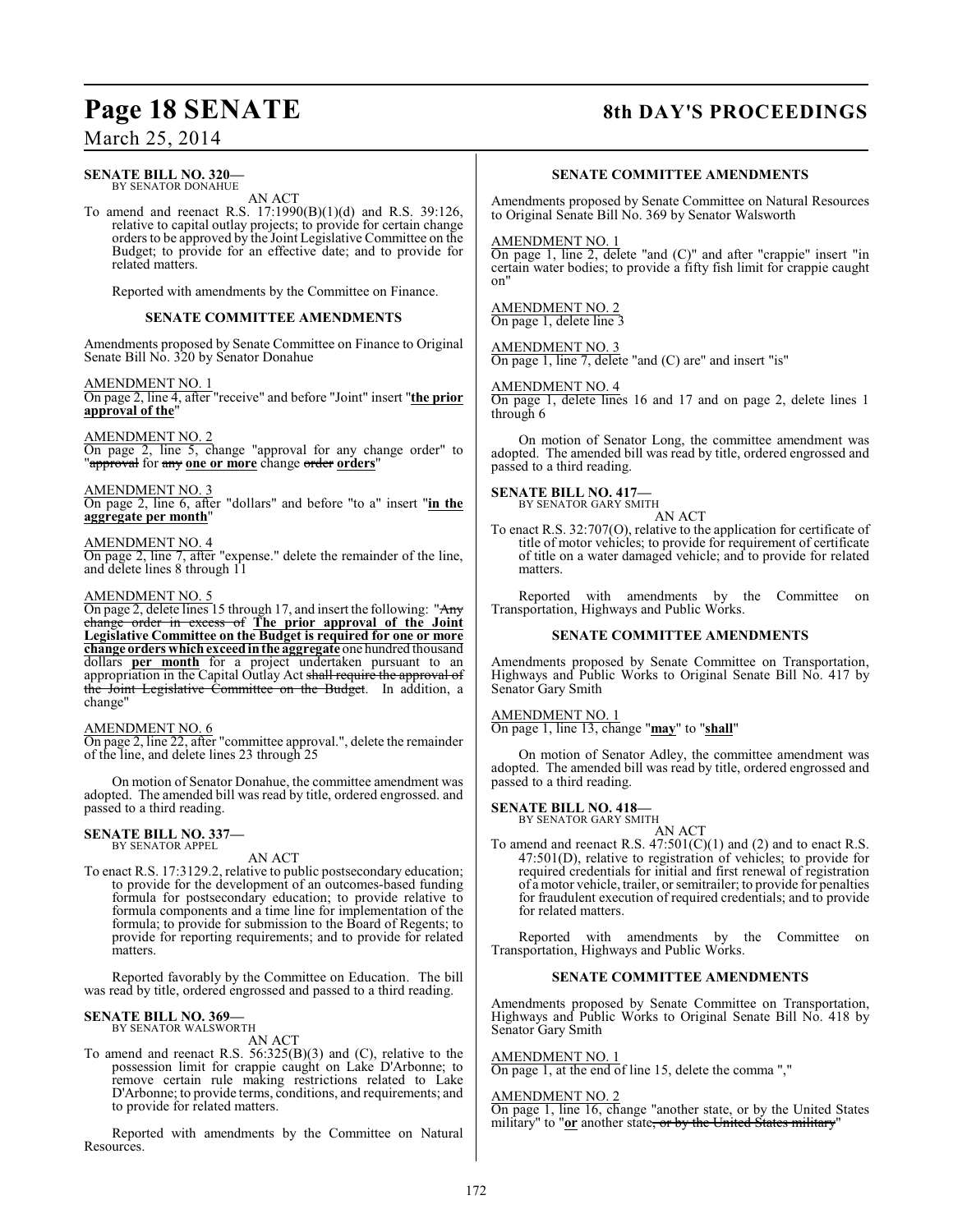## **8th DAY'S PROCEEDINGS Page 19 SENATE** March 25, 2014

#### AMENDMENT NO. 3

On page 2, line 2, change "state, **or** another state," to "state, **or** another state,"

#### AMENDMENT NO. 4

On page 2, line 15, change ", another state, or by the United States military" to "or another state, or by the United States military"

On motion of Senator Adley, the committee amendment was adopted. The amended bill was read by title, ordered engrossed and passed to a third reading.

## **SENATE BILL NO. 430—** BY SENATOR WALSWORTH

AN ACT

To authorize and provide for the transfer of certain state property; to

authorize the transfer of certain state property in Union Parish; to provide for the property description; to provide for reservation of mineral rights; to provide terms and conditions; to provide an effective date; and to provide for related matters.

Reported favorably by the Committee on Natural Resources. The was read by title, ordered engrossed and passed to a third reading.

**SENATE BILL NO. 433—** BY SENATORS WHITE AND ERDEY AND REPRESENTATIVES HODGES AND IVEY

AN ACT

To authorize and provide for the transfer of certain state property; to authorize the transfer of certain state property in East Baton Rouge Parish from the Department of Health and Hospitals to the Central Community System of East Baton Rouge Parish; to provide for the property description; to provide for reservation of mineral rights; to provide terms and conditions; to provide an effective date; and to provide for related matters.

Reported favorably by the Committee on Natural Resources. The bill was read by title, ordered engrossed and passed to a third reading.

#### **SENATE BILL NO. 435—** BY SENATOR PERRY

AN ACT

To enact R.S. 47:338.212, relative to the city of Scott; to authorize the city to levy a hotel occupancy tax; to provide for the use of tax revenues; to provide for an effective date; and to provide for related matters.

Reported favorably by the Committee on Local and Municipal Affairs. The bill was read by title, ordered engrossed and passed to a third reading.

**SENATE BILL NO. 463—** BY SENATORS ADLEY, BUFFINGTON, ERDEY, NEVERS AND GARY SMITH

#### AN ACT

To enact Chapter 2-E of Subtitle II of Title 47 of the Louisiana Revised Statutes of 1950, to be comprised of R.S. 47:339, relative to the sales and use tax of the state; to provide for a dedication of certain sales and use taxes to the Better Highways and Higher Education Fund; to provide for disposition and appropriation of money in the fund; and to provide for related matters.

Reported favorably by the Committee on Transportation, Highways and Public Works. The bill was read by title, ordered engrossed and recommitted to the Committee on Revenue and Fiscal Affairs.

#### **SENATE BILL NO. 476—** BY SENATOR GARY SMITH

AN ACT

To enact R.S. 40:1462 and 1463, relative to driver training; to provide for bond requirements; to provide for cease and desist orders; and to provide for related matters.

Reported with amendments by the Committee on Transportation, Highways and Public Works.

#### **SENATE COMMITTEE AMENDMENTS**

Amendments proposed by Senate Committee on Transportation, Highways and Public Works to Original Senate Bill No. 476 by Senator Gary Smith

AMENDMENT NO. 1

On page 2, line 15, after "**authorized**" insert a comma "**,**"

AMENDMENT NO. 2

On page 2, line 17, after "**authorization**" insert a comma "**,**"

#### AMENDMENT NO. 3

On page 2, line 23, change "**who**" to "**which**"

AMENDMENT NO. 4

On page 2, line 29, change "**paragraph**" to "**Paragraph**"

On motion of Senator Adley, the committee amendment was adopted. The amended was read by title, ordered engrossed and passed to a third reading.

## **SENATE BILL NO. 481—** BY SENATOR DONAHUE

AN ACT

To amend and reenact Subpart C of Chapter 1 of Subtitle I of Title 39 of the Louisiana Revised Statutes of 1950, to be comprised of R.S. 39:15.1, 15.2, 15.3, and Part V-A of Chapter 1 of Subtitle I of Title 39 of the Louisiana Revised Statutes of 1950, to be comprised ofR.S. 39:196, 197, 198, 199, and 200, all relative to technology and technology procurement; to change the office of information technology to the office of technology services; to provide for the state chief information officer to replace the chief information officer; to grant authority over procurement for information technology systems and services to the state chief information officer; to provide for additional duties and responsibilities of the office of technology services relative to operations, procurement, and customer service charges; to place the office of telecommunications management under the state chief information officer; to provide authority for centralized information technology procurement under the office of technology services and the state chief information officer; to provide for an effective date; and to provide for related matters.

Reported with amendments by the Committee on Finance.

#### **SENATE COMMITTEE AMENDMENTS**

Amendments proposed by Senate Committee on Finance to Original Senate Bill No. 481 by Senator Donahue

#### AMENDMENT NO. 1

On page 1, line 2, after "reenact" and before "Subpart" insert "R.S.  $36:\bar{4}(\bar{B})(1)(e),"$ 

#### AMENDMENT NO. 2

On page 1, line 6, change "procurement;" to "procurement; to provide for the structure of the executive branch of state government;"

#### AMENDMENT NO. 3

On page1, between lines 16 and 17, insert the following: "Section 1. R.S.  $36:4(B)(1)(e)$  is hereby amended and reenacted to read as follows:

§4. Structure of executive branch of state government

\* \* \*

B. The office of the governor shall be in the executive branch of state government.

(1) The following agencies and their powers, duties, functions, and responsibilities are hereby transferred to the office of the governor: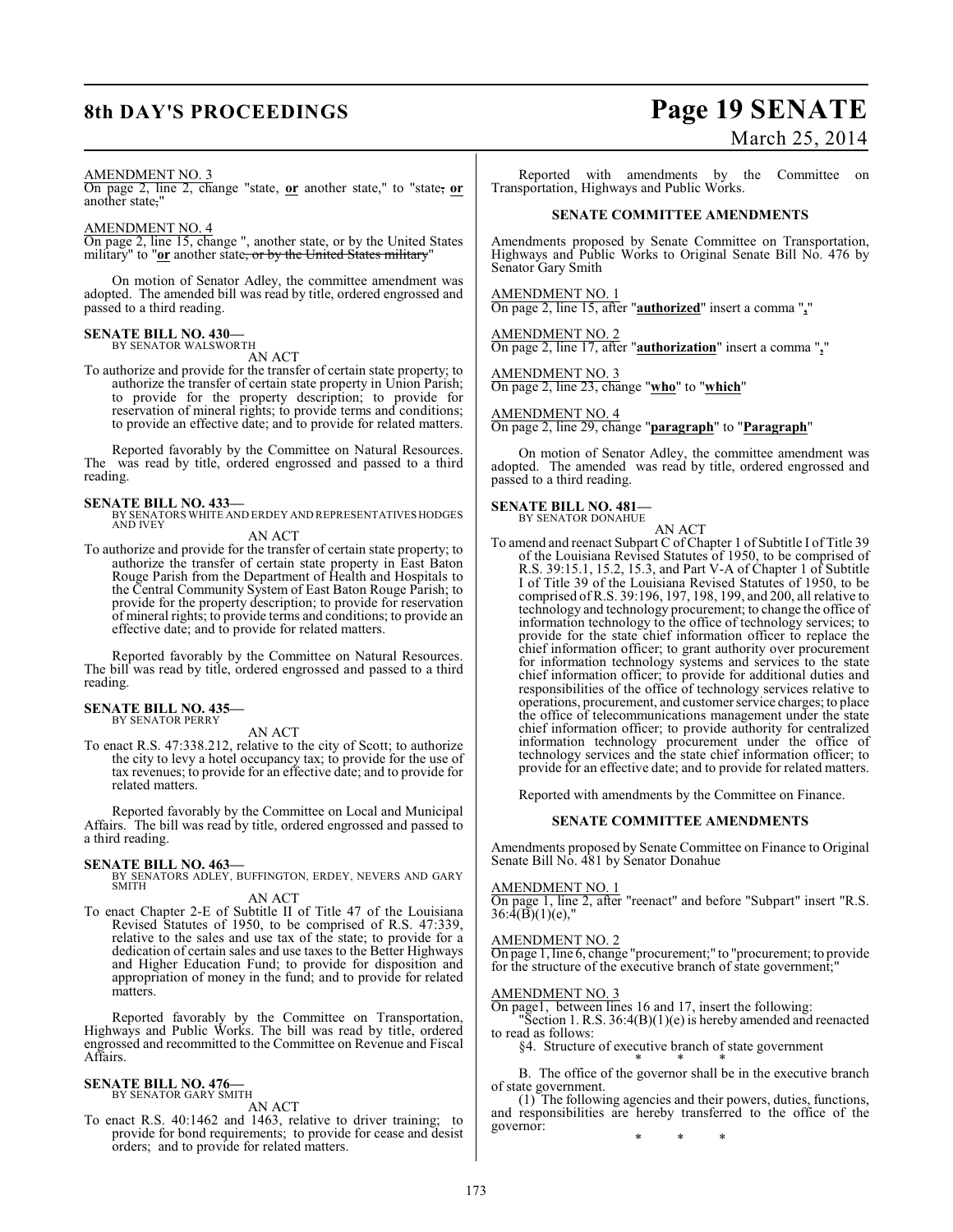## **Page 20 SENATE 8th DAY'S PROCEEDINGS**

March 25, 2014

(e) The office of information technology **services** (R.S. 39:15.1 et seq.), including the Louisiana Geographic Information Systems Council (R.S. 49:1051 et seq.), within the division of administration. \* \* \*"

### AMENDMENT NO. 4

On page 1, at the beginning of line 17, change "Section 1." to "Section 2."

#### AMENDMENT NO. 5

On page 2, line 8, after "government" and before the period ".", insert "**, except for any agency of a statewide elected official**"

#### AMENDMENT NO. 6

On page 3, line 9, change "**governmental body**" to "**agency as defined in R.S. 39:2(2)**"

AMENDMENT NO. 7 On page 7, line 29, after "**36:3(1)**," and before "with" insert "**except for any agency of a statewide elected official,**"

AMENDMENT NO. 8 On page 8, line 14, after "**this Part**", delete the remainder of the line

AMENDMENT NO. 9 On page 10, line 14, after "equipment,", insert "**software, or** services.

#### AMENDMENT NO. 10

On page 12, at the beginning of line 11, change "**software,**" to "software,"

#### AMENDMENT NO. 11

On page 14, between lines 5 and 6, insert the following: "**(4) A report of all multi-year contracts shall be provided to the Joint Legislative Committee on the Budget no later than ninety days after the end of each fiscal year.**"

AMENDMENT NO. 12 On page 15, line 2, change "Division of Administration" to "**division of administration**"

AMENDMENT NO. 13 On page 15, line 5, change "Division of Administration" to "**division of administration**"

AMENDMENT NO. 14 On page 15, line 7, change "Division of Administration" to "**division of administration**"

AMENDMENT NO. 15 On page 16, line 1, change "for such equipment" to "for such equipment"

#### AMENDMENT NO. 16

On page 18, at the beginning of line 23, change "data processing" to "data processing **information technology**"

#### AMENDMENT NO. 17

On page 32, delete line 1 and insert the following:

"Section 3. The Louisiana State Law Institute is hereby authorized and requested to review all statutes which contain the name of the office of information technology, changed in this Act, and in all locations it deems appropriate change said references to the office of technology services.

Section 4. This Act shall become effective on July 1, 2014; if vetoed by the governor"

On motion of Senator Donahue, the committee amendment was adopted. The amended bill was read by title, ordered engrossed and passed to a third reading.

#### **SENATE BILL NO. 500—** BY SENATOR HEITMEIER

AN ACT

To enact R.S. 47:7019.2, relative to collection of tolls and fees; to provide for the refund of monies paid by certain persons for a toll violation during the amnesty period to the Department of Transportation and Development; to provide with respect to such refunds; and to provide for related matters.

Reported with amendments by the Committee on Revenue and Fiscal Affairs.

#### **SENATE COMMITTEE AMENDMENTS**

Amendments proposed by Senate Committee on Revenue and Fiscal Affairs to Original Senate Bill No. 500 by Senator Heitmeier

AMENDMENT NO. 1 On page 2, line 3, change "**department**" to "**New Orleans Regional Planning Commission**"

AMENDMENT NO. 2 On page 2, line 6, change "**department**" to "**New Orleans Regional Planning Commission**"

AMENDMENT NO. 3 On page 2, line 8, change "**department**" to "**New Orleans Regional Planning Commission**"

AMENDMENT NO. 4 On page 2, line 10, change "**department**" to "**New Orleans Regional Planning Commission**"

AMENDMENT NO. 5

On page 2, delete lines 13 through 15, and insert: "**C. Notwithstanding the provisions of R.S. 48:1161.2(D)(c),**

**any refund payment shall be made from money appropriated to the New Orleans Regional Planning Commission from the Crescent City Transition Fund prior to any other use of such money by the commission.**"

AMENDMENT NO. 6

On page 2, between lines 16 and 17, insert:<br>"E. Notwithstanding the pu

"**E. Notwithstanding the provisions of R.S. 47:7019.1(C)(6)(b), or any other law to the contrary, no action shall be taken to collect a toll violation from any person who possessed a valid toll tag and payment account, but due to no fault of his own, the toll payment account was not accessed for** payment.

On motion of Senator Riser, the committee amendment was adopted. The amended bill was read by title, ordered engrossed and recommitted to the Committee on Finance.

## **SENATE BILL NO. 528—** BY SENATOR CROWE

AN ACT To amend and reenact R.S. 34:3493(A)(1), 3495(A), (C), (D), (F), and (G) and to enact R.S. 34:3499.1, relative to the Louisiana International Deep Water Gulf Transfer Terminal Authority; to provide for jurisdiction; to provide for changes in the coordinates; to provide for an executive board; to provide for the legislative auditor; to provide for contracting parties; to provide for financial compliance; and to provide for related matters.

Reported with amendments by the Committee on Transportation, Highways and Public Works.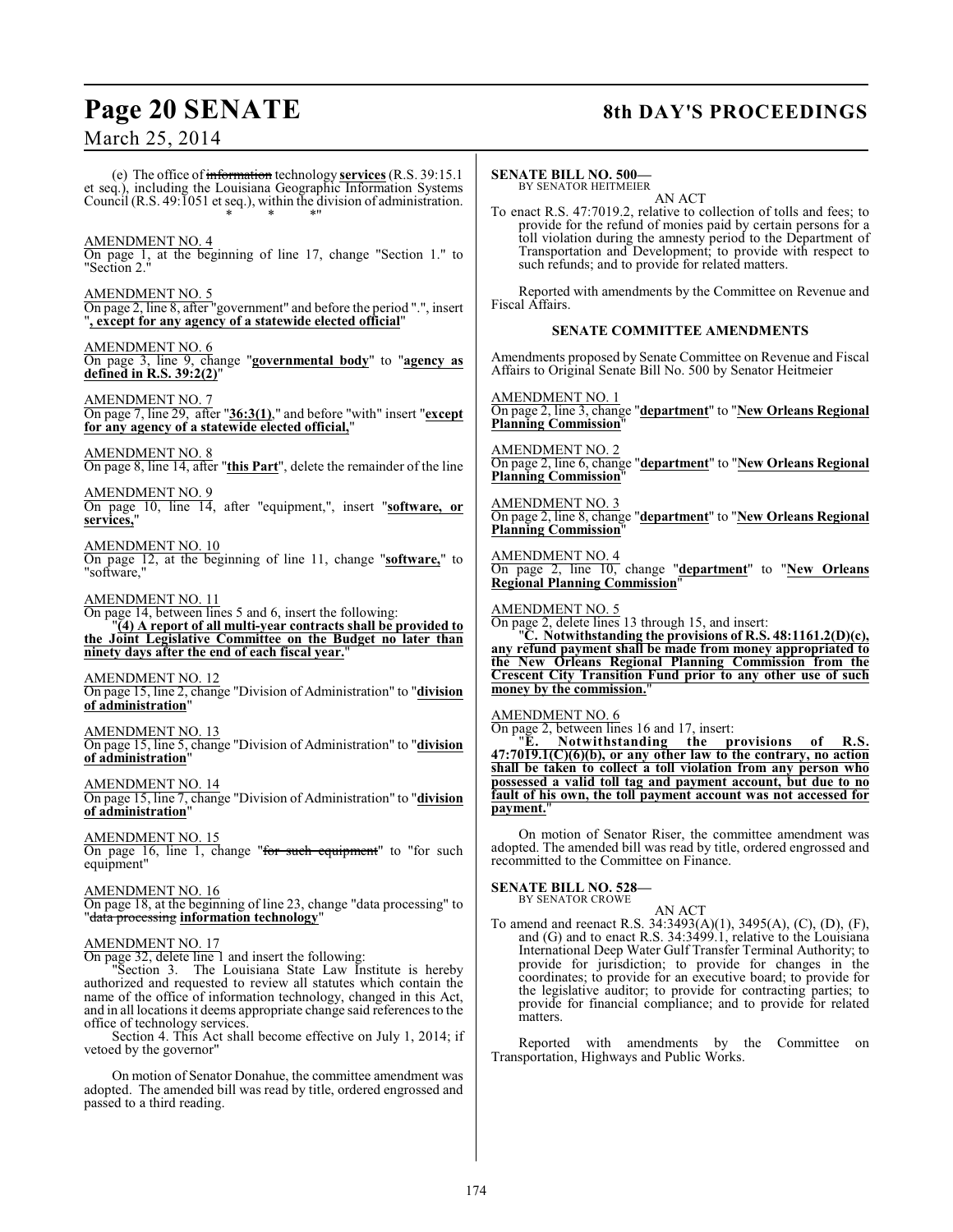#### **SENATE COMMITTEE AMENDMENTS**

Amendments proposed by Senate Committee on Transportation, Highways and Public Works to Original Senate Bill No. 528 by Senator Crowe

AMENDMENT NO. 1 On page 3, line 21, delete "**for**"

AMENDMENT NO. 2 On page 3, line 23, after "**authority**" insert "**,**"

AMENDMENT NO. 3 On page 3, line 24, before "**records**" insert "**financial**"

On motion of Senator Adley, the committee amendment was adopted. The amended bill was read by title, ordered engrossed and passed to a third reading.

#### **Reconsideration**

The vote by which Senate Bill No. 70 failed to pass on Monday, March 24, 2014, was reconsidered.

#### **SENATE BILL NO. 70—** BY SENATOR CLAITOR

AN ACT

To repeal Subpart D-2 of Part III of Chapter 1 of Title 17 of the Louisiana Revised Statutes of 1950, comprised of R.S. 17:286.1 through 286.7, relative to balanced treatment for creationscience and evolution-science in public school instruction; and to provide for related matters.

On motion of Senator Claitor, the bill was read by title and returned to the Calendar, subject to call.

### **Senate Bills and Joint Resolutions on Third Reading and Final Passage, Subject to Call**

### **Called from the Calendar**

Senator Peacock asked that Senate Bill No. 461 be called from the Calendar.

#### **SENATE BILL NO. 461—**

BY SENATORS PEACOCK AND LAFLEUR AN ACT

To amend and reenact Code of Civil Procedure Art. 3191, relative to administration of successions; to provide relative to certain functions, powers, and duties of a succession representative; to provide relative to terms and definitions; to provide with respect to electronic assets of a decedent; and to provide for related matters.

#### **Floor Amendments**

Senator Martiny sent up floor amendments.

#### **SENATE FLOOR AMENDMENTS**

Amendments proposed by Senator Martiny on behalf of the Legislative Bureau to Engrossed Senate Bill No. 461 by Senator Peacock

#### AMENDMENT NO. 1

On page 2, line 18, following "**or**" and before "**the**" change "**possession**" to "**possessing**"

On motion of Senator Martiny, the amendments were adopted.

## **8th DAY'S PROCEEDINGS Page 21 SENATE** March 25, 2014

**Floor Amendments**

Senator Peacock proposed the following amendments.

#### **SENATE FLOOR AMENDMENTS**

Amendments proposed by Senator Peacock to Engrossed Senate Bill No. 461 by Senator Peacock

AMENDMENT NO. 1 On page 2, line 8, after "**D.**" delete "**Any**" and insert "**(1) Except as provided in Subparagraph (D)(2) of this Article, any**

#### AMENDMENT NO. 2

On page 2, delete lines 11 through 14 and insert: "**account of a decedent within thirty days after receipt of letters testamentary, letters of administration, or letters of independent administration evidencing the appointment of the succession representative.**

**(2) Notwithstanding any other provision of law to the contrary, R.S. 6:325 or R.S. 6:767 shall exclusively govern how federally insured financial institutions provide internet or other electronic access to an authorized succession representative for the administration of a decedent's estate.**"

On motion of Senator Peacock, the amendments were adopted.

The bill was read by title. Senator Peacock moved the final passage of the amended bill.

#### **ROLL CALL**

The roll was called with the following result:

#### YEAS

Mr. President Erdey Nevers<br>Allain Gallot Peacoc Allain Gallot Peacock<br>Amedee Guillory Perry Amedee Guillory Perry<br>
Appel Heitmeier Peterson Broome Johns<br>Brown Kostelka Buffington Long<br>Chabert Martiny Chabert Martiny Thompson Cortez Mills Walsworth<br>Crowe Morrell Ward Donahue Morrish<br>Dorsey-Colomb Murray Dorsey-Colomb Total - 35

Heitmeier Peters<br>
Johns Riser Kostelka Smith, G.<br>
Long Smith, J. Morrell Ward<br>
Morrish White

**NAYS** 

ABSENT

Claitor Total - 1

Total - 3

Adley LaFleur Tarver

The Chair declared the amended bill was passed, ordered reengrossed and sent to the House. Senator Peacock moved to reconsider the vote by which the bill was passed and laid the motion on the table.

#### **Rules Suspended**

Senator Kostelka asked for and obtained a suspension of the rules to revert to the Morning Hour.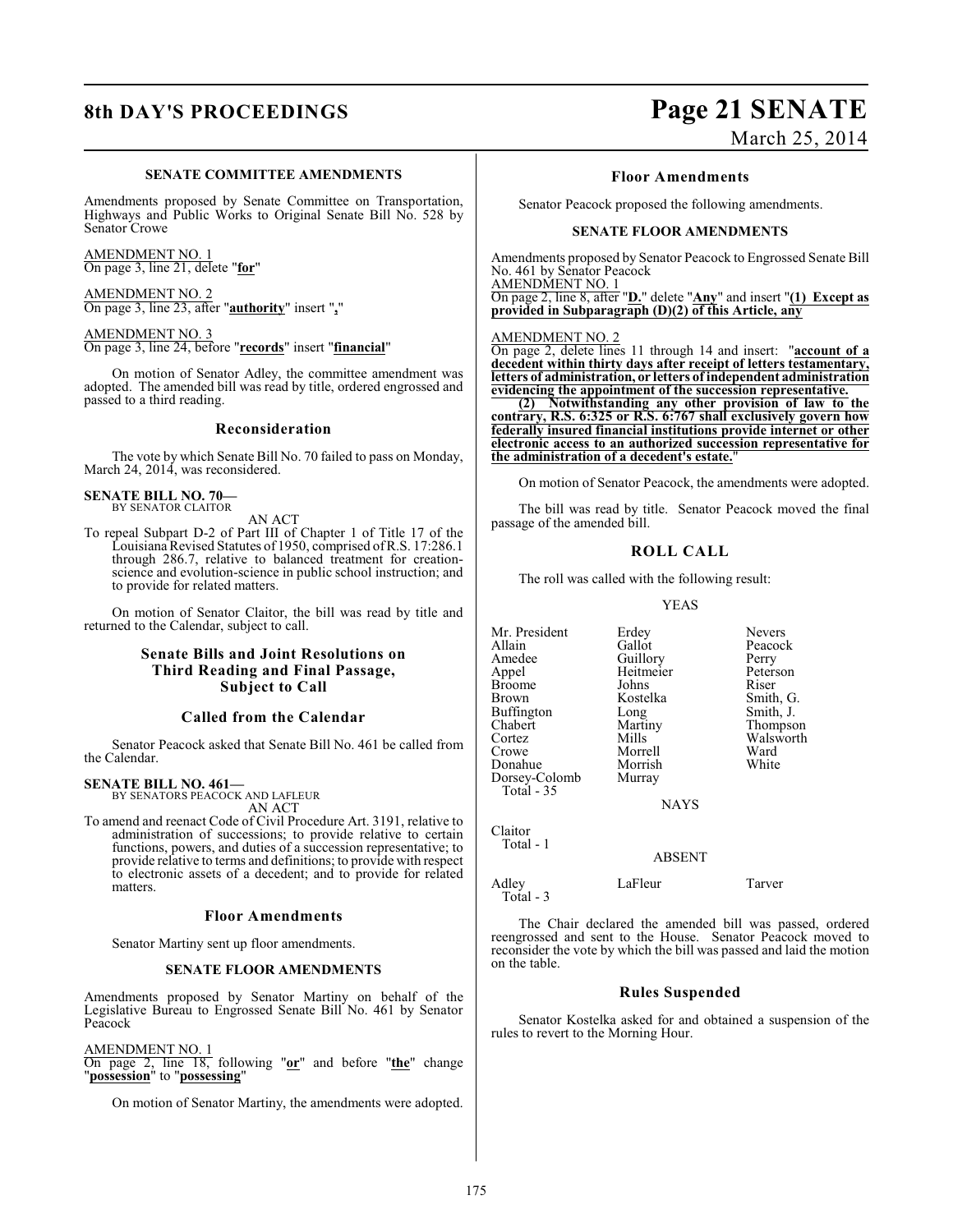## March 25, 2014

### **Introduction of Senate Bills and Joint Resolutions**

#### **SENATE BILL NO. 569—** BY SENATOR MORRISH

AN ACT

To amend and reenact R.S. 40:2116(D)(2), relative to facility need review; to provide with respect to the moratorium on additional beds for nursing facilities; to provide for the replacement of existing facilities; and to provide for related matters.

The bill was read by title and placed on the Calendar for a second reading.

### **Introduction of Senate Concurrent Resolutions**

**SENATE CONCURRENT RESOLUTION NO. 43—** BY SENATOR CROWE

A CONCURRENT RESOLUTION

To designate the week of April 6 through 12, 2014, as "Junior Auxiliary Week" at the Louisiana Legislature.

The resolution was read by title and placed on the Calendar for a second reading.

#### **SENATE CONCURRENT RESOLUTION NO. 44—** BY SENATOR DORSEY-COLOMB

A CONCURRENT RESOLUTION

To direct the Department of Health and Hospitals to declare youth violence a public health epidemic and the Department of Education to establish a statewide trauma-informed education program.

The resolution was read by title and placed on the Calendar for a second reading.

### **Message from the House**

#### **CONCURRING IN SENATE CONCURRENT RESOLUTIONS**

March 25, 2014

To the Honorable President and Members of the Senate:

I am directed to inform your honorable body that the House of Representatives has finally concurred in the following Senate Concurrent Resolutions:

**SENATE CONCURRENT RESOLUTION NO. 29—** BY SENATORS GARY SMITH AND BROWN AND REPRESENTATIVES GAINES, MILLER AND WILLMOTT

A CONCURRENT RESOLUTION

To commend Milton Cambre for decades of service in leading coastal restoration efforts.

Reported without amendments.

#### **SENATE CONCURRENT RESOLUTION NO. 30—**

BY SENATORS ALARIO, ADLEY, ALLAIN, AMEDEE, APPEL, BROOME,<br>BROWN, BUFFINGTON, CHABERT, CLAITOR, CORTEZ, CROWE,<br>DONAHUE, DORSEY-COLOMB, ERDEY, GALLOT, GUILLORY,<br>HEITMEIER, JOHNS, KOSTELKA, LAFLEUR, LONG, MARTINY, MILLS,<br>MORR

## **Page 22 SENATE 8th DAY'S PROCEEDINGS**

#### A CONCURRENT RESOLUTION

To express the sincere and heartfelt condolences of the Legislature of Louisiana upon the passing of a beloved statesman, the Honorable J. Chris Ullo, former member of both the Louisiana Senate and the Louisiana House of Representatives.

Reported without amendments.

Respectfully submitted, ALFRED W. SPEER Clerk of the House of Representatives

#### **Reports of Committees**

The following reports of committees were received and read:

#### **REPORT OF COMMITTEE ON**

### **COMMERCE, CONSUMER PROTECTION AND INTERNATIONAL AFFAIRS**

Senator Daniel R. Martiny, Chairman on behalf of the Committee on Commerce, Consumer Protection and International Affairs, submitted the following report:

#### March 25, 2014

To the President and Members of the Senate:

I am directed by your Committee on Commerce, Consumer Protection and International Affairs to submit the following report:

## **SENATE BILL NO. 318-**<br>BY SENATOR GARY SMITH

AN ACT

To amend and reenact R.S.  $32:1261(A)(1)(t)$ , relative to warranty repairs; to provide relative to unauthorized acts; to provide for exemptions; to provide for certain terms and conditions; and to provide for related matters.

Reported with amendments.

#### **SENATE BILL NO. 362—** BY SENATOR CORTEZ

AN ACT To amend and reenact the introductory paragraph of R.S. 6:1004(A) and 1004.1(B) and to enact R.S.  $6:100\overline{4}$ (E) and 1004.1(C), relative to currency exchange services; to provide for licensure; to provide for renewal; to provide for procedures, terms, and conditions; and to provide for related matters.

Reported with amendments.

### **SENATE BILL NO. 518—**

BY SENATOR MARTINY

- AN ACT
- To enact R.S. 9:2780.1(J), relative to motor carrier transportation contracts; to provide relative to certain provisions of motor carrier transportation contracts concerning indemnification; to provide for the applicability of the Unfair Trade Practice and Consumer Protection Law; to provide for penalties; to provide for terms and conditions; and to provide for related matters.

Reported with amendments.

Respectfully submitted, DANIEL R. MARTINY Chairman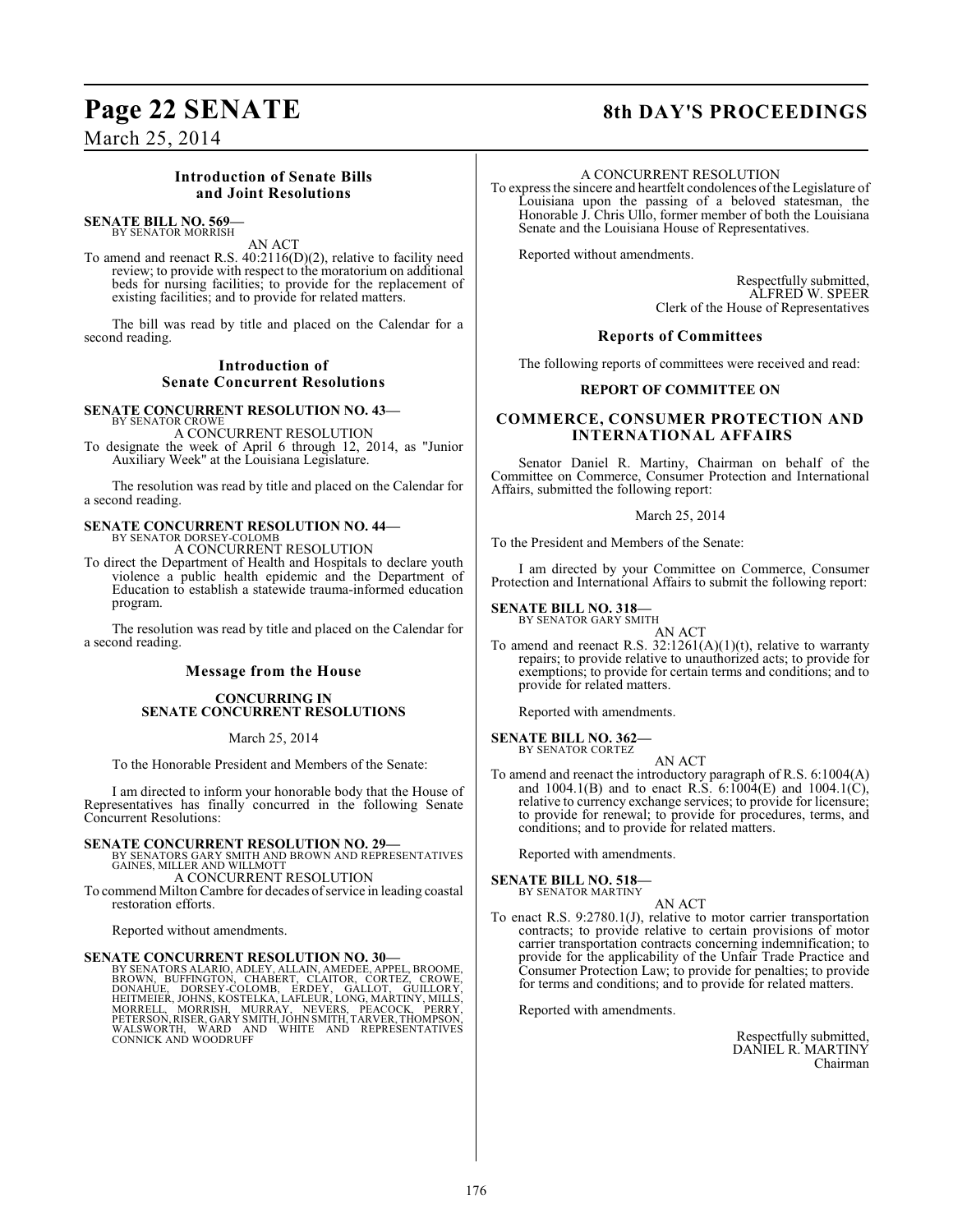## **8th DAY'S PROCEEDINGS Page 23 SENATE**

### **REPORT OF COMMITTEE ON**

#### **HEALTH AND WELFARE**

Senator David R. Heitmeier, O.D., Chairman on behalf of the Committee on Health and Welfare, submitted the following report:

March 25, 2014

To the President and Members of the Senate:

I am directed by your Committee on Health and Welfare to submit the following report:

#### **SENATE CONCURRENT RESOLUTION NO. 20—**

BY SENATOR HEITMEIER A CONCURRENT RESOLUTION

To direct the Department of Health and Hospitals to submit a Medicaid state plan amendment to the Special Supplemental Nutrition Program for Women, Infants and Children, popularly known as "WIC", to provide for participation of Louisiana farmers in the WIC Farmers' Market Nutrition Program, in which farmers agree to accept vouchers from participants in the WIC program for fresh, nutritious, locally-grown foods.

Reported with amendments.

#### **SENATE CONCURRENT RESOLUTION NO. 21—** BY SENATOR HEITMEIER

A CONCURRENT RESOLUTION

To create and provide with respect to a joint legislative committee to study and make recommendations with respect to obesity in the state of Louisiana.

Reported with amendments.

#### **SENATE BILL NO. 75—**

- BY SENATORS MORRELL AND BUFFINGTON AN ACT
- To enact R.S. 40:4.15, relative to public water systems; to provide with respect to certain disinfectant levels; to provide for an annual report; and to provide for related matters.

Reported with amendments.

## **SENATE BILL NO. 309—** BY SENATOR BROOME

AN ACT

To amend and reenact R.S. 40:1091, relative to blood samples during pregnancy; to provide for rescreening for HIV and syphilis in the third trimester of pregnancy; to provide obligations of the physician; to provide for an effective date; and to provide for related matters.

Reported favorably.

#### **SENATE BILL NO. 503—** BY SENATOR HEITMEIER

#### AN ACT

To enact R.S. 40:1300.333, relative to Medicaid; to provide for the Department of Health and Hospitals' upper payment limit mechanism for ambulatory surgical centers; to provide for rules and regulations; to provide an effective date; and to provide for related matters.

Reported favorably.

#### **SENATE BILL NO. 512—** BY SENATOR HEITMEIER

AN ACT

To enact Part LXXV of Chapter 5 of Title 40 of the Louisiana Revised Statutes of 1950, to be comprised of R.S. 40:1300.391 through 1300.396, relative to chain restaurant menu labeling; to

# March 25, 2014

provide for definitions; to provide for labeling requirements; to provide for exceptions; to provide for penalties; to provide for an effective date; and to provide for related matters.

Reported favorably.

#### **SENATE BILL NO. 513—** BY SENATOR HEITMEIER

AN ACT

To enact R.S. 36:259(OO) and R.S. 40:2018.4, relative to the creation of the Louisiana Obesity Prevention and Management Commission within the Department of Health and Hospitals; to provide for membership; to provide for the functions of the commission; to provide for termination of the legislative authority for the commission; to provide for an effective date; and to provide for related matters.

Reported with amendments.

#### **SENATE BILL NO. 514—** BY SENATOR HEITMEIER

AN ACT

To enact R.S. 40:1300.264, relative to smoking near public and private elementary and secondary school property; to prohibit smoking near certain property around public and private elementary and secondary schools; to provide for certain exceptions; to provide for marking of the smoke-free areas; to provide for penalties; to provide for an effective date; and to provide for related matters.

Reported favorably.

Respectfully submitted, DAVID R. HEITMEIER, O.D. Chairman

#### **Privilege Report of the Committee on Senate and Governmental Affairs**

#### **ENROLLMENTS**

Senator Amedee, Chairman on behalf of the Committee on Senate and Governmental Affairs, submitted the following report:

#### March 25, 2014

To the President and Members of the Senate:

I am directed by your Committee on Senate and Governmental Affairs to submit the following report:

The following Senate Concurrent Resolutions have been properly enrolled:

#### **SENATE CONCURRENT RESOLUTION NO. 27—** BY SENATOR GUILLORY

A CONCURRENT RESOLUTION To commend Annie Clae Barousse on her 2013 equine

accomplishments in various professional rodeos.

# **SENATE CONCURRENT RESOLUTION NO. 28**<br>BY SENATORS CLAITOR, MURRAY AND GARY SMITH AND<br>REPRESENTATIVES CONNICK, FOIL, GAROFALO, JOHNSON AND

LOPINTO A CONCURRENT RESOLUTION

To commend and congratulate the College of Law at Loyola University New Orleans upon its one hundredth anniversary and to declare Tuesday, March 25, 2014, as Loyola Law Day at the State Capitol.

> Respectfully submitted, "JODY" AMEDEE Chairman